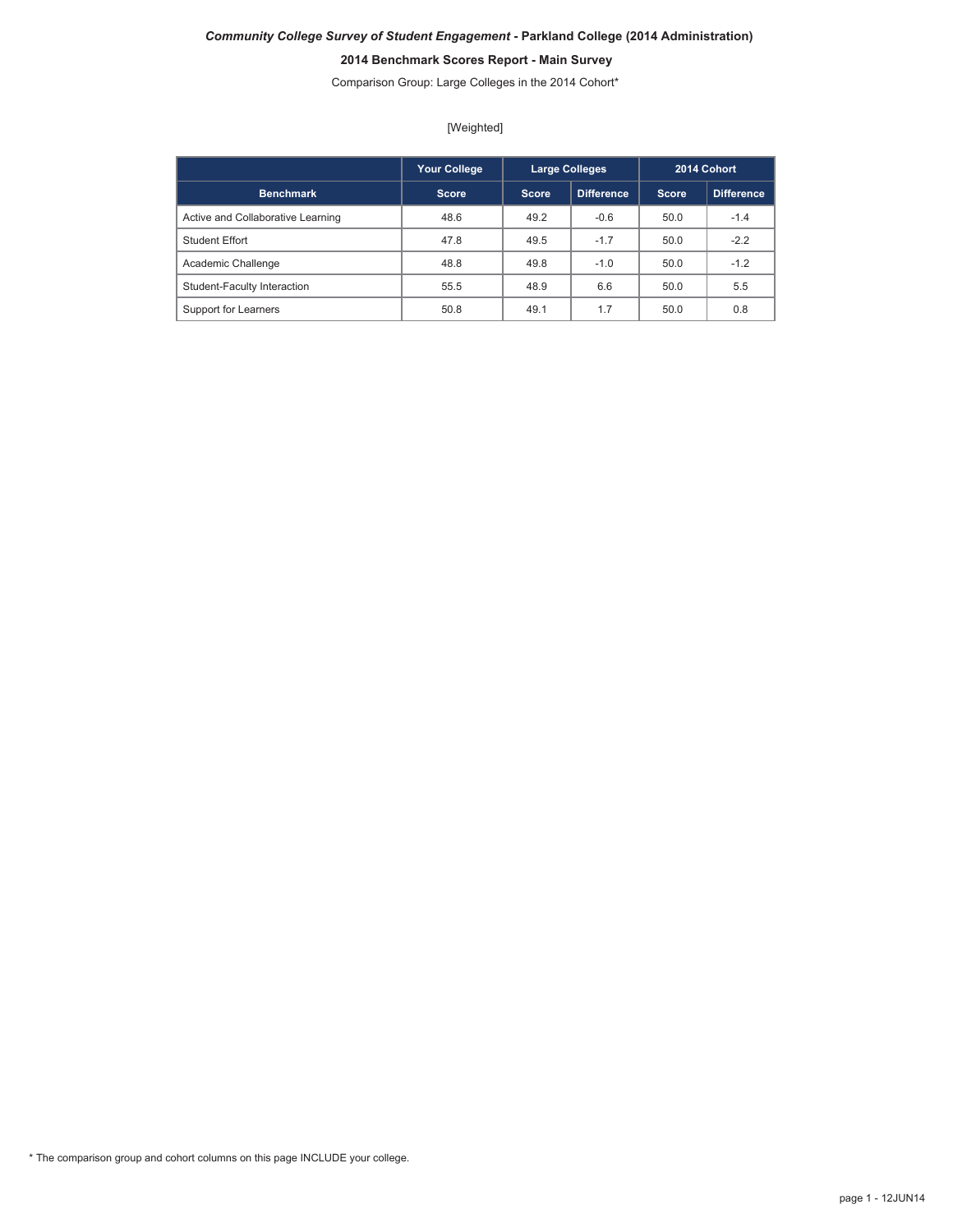#### *Community College Survey of Student Engagement* **Parkland College (2014 Administration) 2014 Benchmark Bar Chart - Main Survey** Comparison Group: Large Colleges in the 2014 Cohort\*

[Weighted] Active and Collaborative Learning (ACTCOLL)



\* The comparison group and cohort bars on this page INCLUDE your college.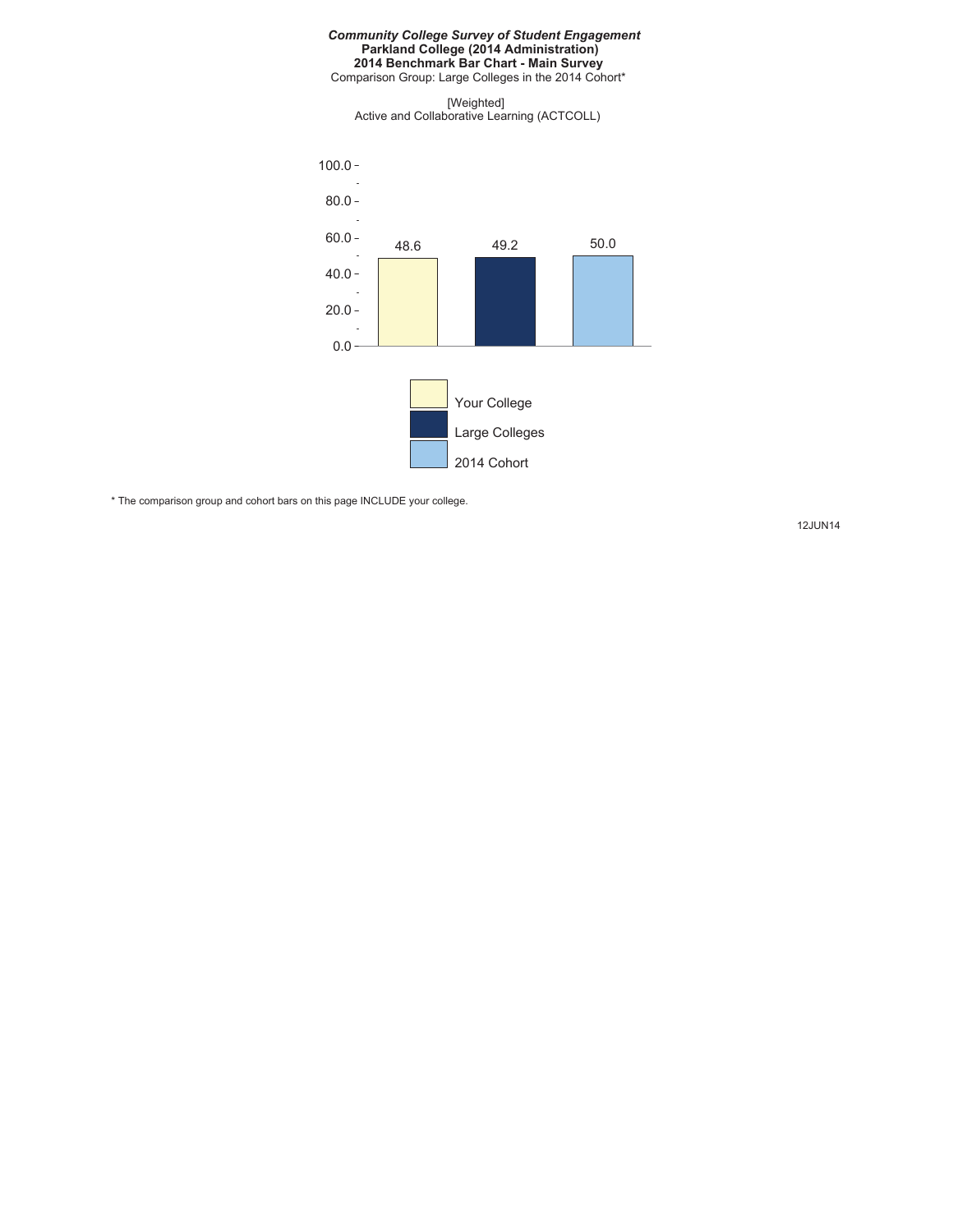# **2014 Benchmark Means Report - Main Survey**

Comparison Group: Large Colleges in the 2014 Cohort\*

#### [Weighted]

Active and Collaborative Learning (ACTCOLL)

|                                                                                                                                          |                 | Your<br>College | <b>Large Colleges</b> |                         | 2014 Cohort |                         |  |
|------------------------------------------------------------------------------------------------------------------------------------------|-----------------|-----------------|-----------------------|-------------------------|-------------|-------------------------|--|
| <b>Item</b>                                                                                                                              | Variable        | <b>Mean</b>     | <b>Mean</b>           | <b>Effect</b><br>Size** | <b>Mean</b> | <b>Effect</b><br>Size** |  |
| Item 4: In your experiences at this college during the current school year, about how often have you done each of the following?         |                 |                 |                       |                         |             |                         |  |
| = Never, $2$ = Sometimes, $3$ = Often, $4$ = Very often                                                                                  |                 |                 |                       |                         |             |                         |  |
| 4a. Asked questions in class or contributed to class discussions [ACTCOLL]                                                               | <b>CLOUEST</b>  | 2.97            | 2.88                  |                         | 2.93        |                         |  |
| 4b. Made a class presentation [ACTCOLL]                                                                                                  | <b>CLPRESEN</b> | 2.02            | 2.15                  |                         | 2.15        |                         |  |
| 4f. Worked with other students on projects during class [ACTCOLL]                                                                        | CLASSGRP        | 2.54            | 2.53                  |                         | 2.54        |                         |  |
| 4g. Worked with classmates outside of class to prepare class assignments<br>[ACTCOLL]                                                    | <b>OCCGRP</b>   | 1.82            | 1.92                  |                         | 1.95        |                         |  |
| 4h. Tutored or taught other students (paid or voluntary) [ACTCOLL]                                                                       | <b>TUTOR</b>    | 1.42            | 1.38                  |                         | 1.39        |                         |  |
| 4. Participated in a community-based project as a part of a regular course<br>[ACTCOLL]                                                  | <b>COMMPROJ</b> | 1.36            | 1.33                  |                         | 1.34        |                         |  |
| 4r. Discussed ideas from your readings or classes with others outside of class<br>(students, family members, co-workers, etc.) [ACTCOLL] | <b>OOCIDEAS</b> | 2.54            | 2.54                  |                         | 2.55        |                         |  |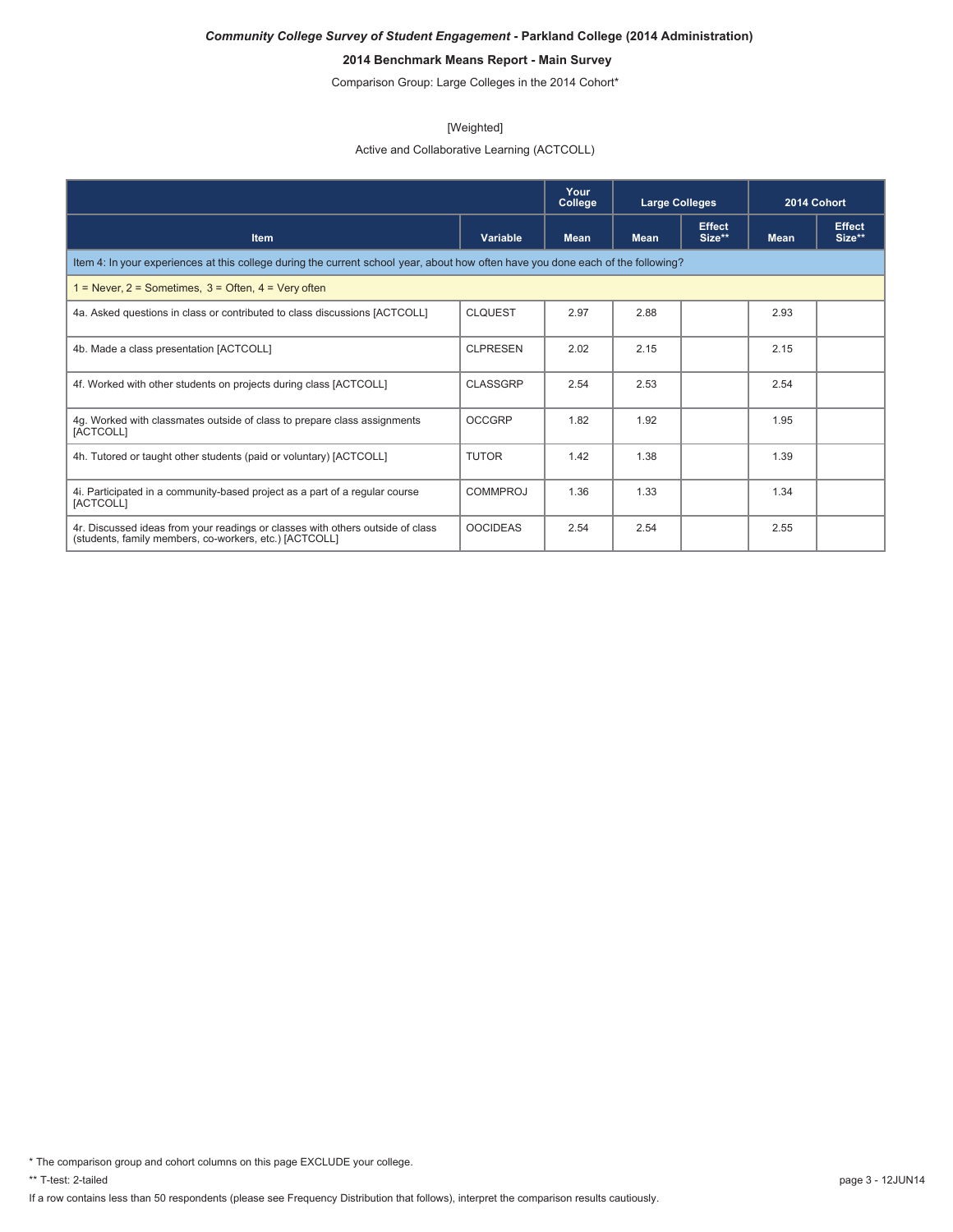# **2014 Benchmark Frequency Distributions - Main Survey**

Comparison Group: Large Colleges in the 2014 Cohort\*

#### [Weighted]

Active and Collaborative Learning (ACTCOLL)

|                                                                                          |                 |                                                                                                                                  | <b>Your College</b> |                | <b>Large Colleges</b> |         |         | 2014 Cohort |
|------------------------------------------------------------------------------------------|-----------------|----------------------------------------------------------------------------------------------------------------------------------|---------------------|----------------|-----------------------|---------|---------|-------------|
| Item                                                                                     | Variable        | <b>Responses</b>                                                                                                                 | Count               | <b>Percent</b> | Count                 | Percent | Count   | Percent     |
|                                                                                          |                 | Item 4: In your experiences at this college during the current school year, about how often have you done each of the following? |                     |                |                       |         |         |             |
| 4a. Asked questions in class or contributed                                              | <b>CLQUEST</b>  | Never                                                                                                                            | 18                  | 2.1            | 3,439                 | 3.0     | 11,461  | 2.6         |
| to class discussions [ACTCOLL]                                                           |                 | Sometimes                                                                                                                        | 274                 | 31.5           | 39,700                | 34.3    | 139,806 | 32.0        |
|                                                                                          |                 | Often                                                                                                                            | 291                 | 33.5           | 39,896                | 34.4    | 154,118 | 35.2        |
|                                                                                          |                 | Very often                                                                                                                       | 286                 | 32.9           | 32,857                | 28.4    | 131,879 | 30.2        |
|                                                                                          |                 | <b>Total</b>                                                                                                                     | 870                 | 100.0          | 115,892               | 100.0   | 437,264 | 100.0       |
| 4b. Made a class presentation [ACTCOLL]                                                  | <b>CLPRESEN</b> | Never                                                                                                                            | 274                 | 31.6           | 31,189                | 27.0    | 116,555 | 26.8        |
|                                                                                          |                 | Sometimes                                                                                                                        | 370                 | 42.7           | 47,174                | 40.8    | 177,950 | 40.8        |
|                                                                                          |                 | Often                                                                                                                            | 158                 | 18.2           | 25,885                | 22.4    | 98,690  | 22.7        |
|                                                                                          |                 | Very often                                                                                                                       | 65                  | 7.5            | 11,237                | 9.7     | 42,493  | 9.8         |
|                                                                                          |                 | <b>Total</b>                                                                                                                     | 867                 | 100.0          | 115,486               | 100.0   | 435,688 | 100.0       |
| 4f. Worked with other students on projects<br>during class [ACTCOLL]                     | <b>CLASSGRP</b> | Never                                                                                                                            | 113                 | 12.9           | 14,141                | 12.3    | 51,388  | 11.9        |
|                                                                                          |                 | Sometimes                                                                                                                        | 318                 | 36.5           | 43,988                | 38.4    | 165,970 | 38.3        |
|                                                                                          |                 | Often                                                                                                                            | 301                 | 34.5           | 38,333                | 33.4    | 145,718 | 33.7        |
|                                                                                          |                 | Very often                                                                                                                       | 141                 | 16.1           | 18,219                | 15.9    | 69,733  | 16.1        |
|                                                                                          |                 | <b>Total</b>                                                                                                                     | 872                 | 100.0          | 114,680               | 100.0   | 432,810 | 100.0       |
| 4q. Worked with classmates outside of class<br>to prepare class assignments [ACTCOLL]    | <b>OCCGRP</b>   | Never                                                                                                                            | 387                 | 44.7           | 44,126                | 38.4    | 162,369 | 37.4        |
|                                                                                          |                 | Sometimes                                                                                                                        | 298                 | 34.5           | 43,741                | 38.0    | 164,787 | 38.0        |
|                                                                                          |                 | Often                                                                                                                            | 132                 | 15.3           | 19,016                | 16.5    | 74,393  | 17.1        |
|                                                                                          |                 | Very often                                                                                                                       | 48                  | 5.6            | 8,157                 | 7.1     | 32,450  | 7.5         |
|                                                                                          |                 | <b>Total</b>                                                                                                                     | 865                 | 100.0          | 115,040               | 100.0   | 433,999 | 100.0       |
| 4h. Tutored or taught other students (paid or<br>voluntary) [ACTCOLL]                    | <b>TUTOR</b>    | Never                                                                                                                            | 616                 | 71.0           | 83,963                | 72.9    | 314,030 | 72.2        |
|                                                                                          |                 | Sometimes                                                                                                                        | 166                 | 19.1           | 21,773                | 18.9    | 84,118  | 19.3        |
|                                                                                          |                 | Often                                                                                                                            | 58                  | 6.7            | 6,176                 | 5.4     | 23,934  | 5.5         |
|                                                                                          |                 | Very often                                                                                                                       | 28                  | 3.2            | 3,336                 | 2.9     | 12,759  | 2.9         |
|                                                                                          |                 | <b>Total</b>                                                                                                                     | 868                 | 100.0          | 115,247               | 100.0   | 434,842 | 100.0       |
| 4i. Participated in a community-based project<br>as a part of a regular course [ACTCOLL] | <b>COMMPROJ</b> | Never                                                                                                                            | 657                 | 75.6           | 87,642                | 76.4    | 326.435 | 75.4        |
|                                                                                          |                 | Sometimes                                                                                                                        | 138                 | 15.8           | 18,957                | 16.5    | 74,111  | 17.1        |
|                                                                                          |                 | Often                                                                                                                            | 53                  | 6.0            | 5,549                 | 4.8     | 22,229  | 5.1         |
|                                                                                          |                 | Very often                                                                                                                       | 22                  | 2.6            | 2,584                 | 2.3     | 10,184  | 2.4         |
|                                                                                          |                 | <b>Total</b>                                                                                                                     | 870                 | 100.0          | 114,732               | 100.0   | 432,959 | 100.0       |
| 4r. Discussed ideas from your readings or<br>classes with others outside of class        | <b>OOCIDEAS</b> | Never                                                                                                                            | 123                 | 14.1           | 15,914                | 13.8    | 58,870  | 13.5        |
| (students, family members, co-workers, etc.)<br>[ACTCOLL]                                |                 | Sometimes                                                                                                                        | 331                 | 38.0           | 43,503                | 37.8    | 163,376 | 37.6        |
|                                                                                          |                 | Often                                                                                                                            | 237                 | 27.2           | 33,484                | 29.1    | 128,079 | 29.5        |
|                                                                                          |                 | Very often                                                                                                                       | 180                 | 20.7           | 22,268                | 19.3    | 84,170  | 19.4        |
|                                                                                          |                 | <b>Total</b>                                                                                                                     | 871                 | 100.0          | 115,169               | 100.0   | 434,495 | 100.0       |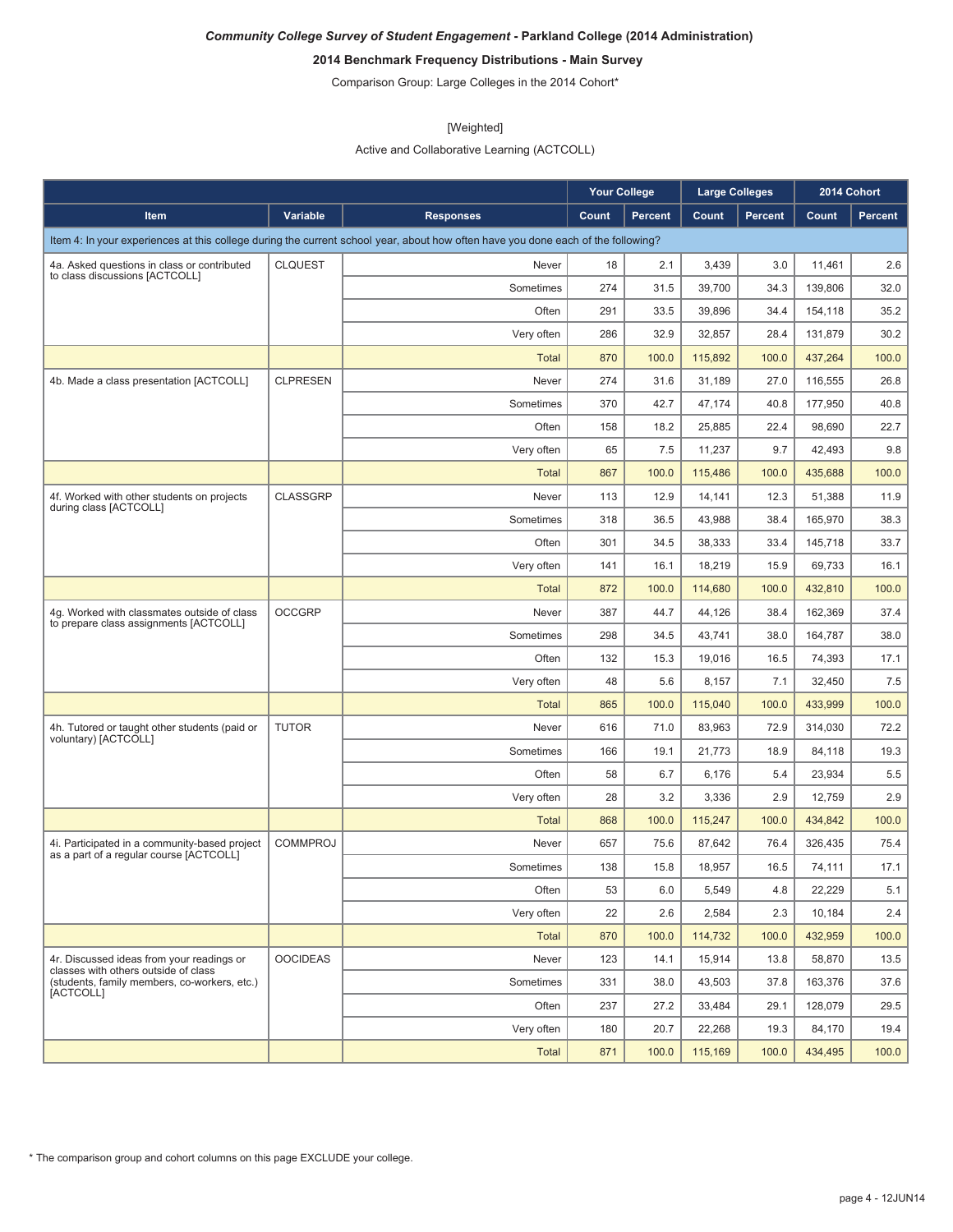#### *Community College Survey of Student Engagement* **Parkland College (2014 Administration) 2014 Benchmark Bar Chart - Main Survey**

Comparison Group: Large Colleges in the 2014 Cohort\*

[Weighted] Student Effort (STUEFF)



\* The comparison group and cohort bars on this page INCLUDE your college.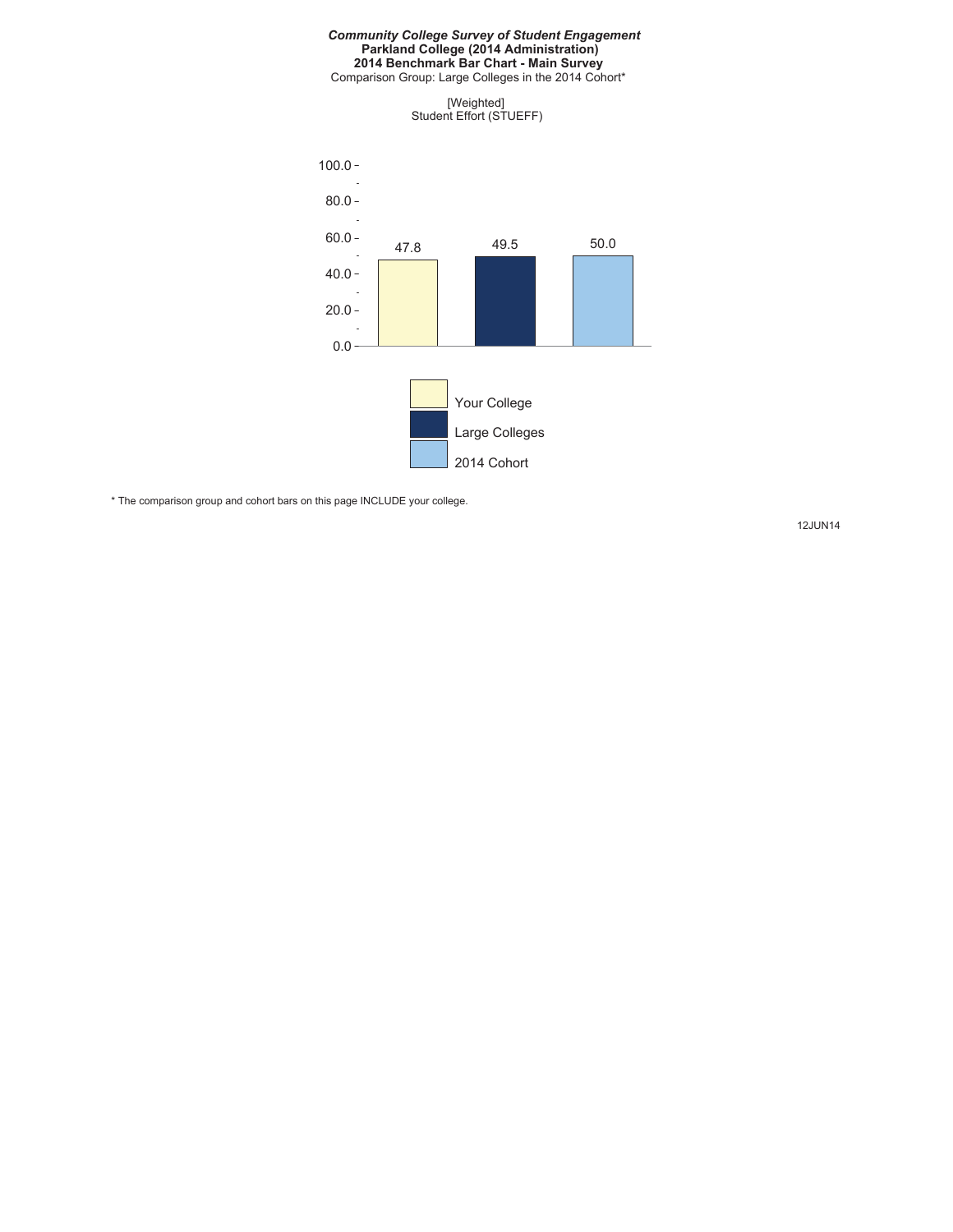# **2014 Benchmark Means Report - Main Survey**

Comparison Group: Large Colleges in the 2014 Cohort\*

#### [Weighted]

## Student Effort (STUEFF)

|                                                                                                                                           |                 | Your<br>College | <b>Large Colleges</b> |                         | 2014 Cohort |                         |
|-------------------------------------------------------------------------------------------------------------------------------------------|-----------------|-----------------|-----------------------|-------------------------|-------------|-------------------------|
| <b>Item</b>                                                                                                                               | <b>Variable</b> | <b>Mean</b>     | <b>Mean</b>           | <b>Effect</b><br>Size** | <b>Mean</b> | <b>Effect</b><br>Size** |
| Item 4: In your experiences at this college during the current school year, about how often have you done each of the following?          |                 |                 |                       |                         |             |                         |
| $1 =$ Never, $2 =$ Sometimes, $3 =$ Often, $4 =$ Very often                                                                               |                 |                 |                       |                         |             |                         |
| 4c. Prepared two or more drafts of a paper or assignment before turning it in<br>[STUEFF]                                                 | <b>REWROPAP</b> | 2.52            | 2.52                  |                         | 2.52        |                         |
| 4d. Worked on a paper or project that required integrating ideas or information<br>from various sources [STUEFF]                          | <b>INTEGRAT</b> | 2.84            | 2.82                  |                         | 2.82        |                         |
| 4e. Came to class without completing readings or assignments [STUEFF]                                                                     | <b>CLUNPREP</b> | 1.84            | 1.84                  |                         | 1.82        |                         |
| Item 6: During the current school year, about how much reading and writing have you done at this college?                                 |                 |                 |                       |                         |             |                         |
| $1 =$ None, $2 =$ Between 1 and 4, $3 =$ Between 5 and 10, $4 =$ Between 11 and 20, $5 =$ More than 20                                    |                 |                 |                       |                         |             |                         |
| 6b. Number of books read on your own (not assigned) for personal enjoyment or<br>academic enrichment [STUEFF]                             | <b>READOWN</b>  | 2.04            | 2.07                  |                         | 2.06        |                         |
| Item 10: About how many hours do you spend in a typical 7-day week doing each of the following?                                           |                 |                 |                       |                         |             |                         |
| $0 =$ None, 1 = 1-5 hours, 2 = 6-10 hours, 3 = 11-20 hours, 4 = 21-30 hours, 5 = More than 30 hours                                       |                 |                 |                       |                         |             |                         |
| 10a. Preparing for class (studying, reading, writing, rehearsing, doing homework,<br>or other activites related to your program) [STUEFF] | ACADPR01        | 1.98            | 2.00                  |                         | 2.01        |                         |
| Item 13.1: How often do you use the following services at this college?                                                                   |                 |                 |                       |                         |             |                         |
| 1 = Rarely/Never, 2 = Sometimes, 3 = Often (Don't know/N.A. category not included in means calculations)                                  |                 |                 |                       |                         |             |                         |
| 13.1d. Peer or other tutoring [STUEFF]                                                                                                    | <b>USETUTOR</b> | 1.48            | 1.52                  |                         | 1.52        |                         |
| 13.1e. Skill labs (writing, math, etc.) [STUEFF]                                                                                          | <b>USELAB</b>   | 1.62            | 1.72                  |                         | 1.76        |                         |
| 13.1h. Computer lab [STUEFF]                                                                                                              | <b>USECOMLB</b> | 2.01            | 2.05                  |                         | 2.07        |                         |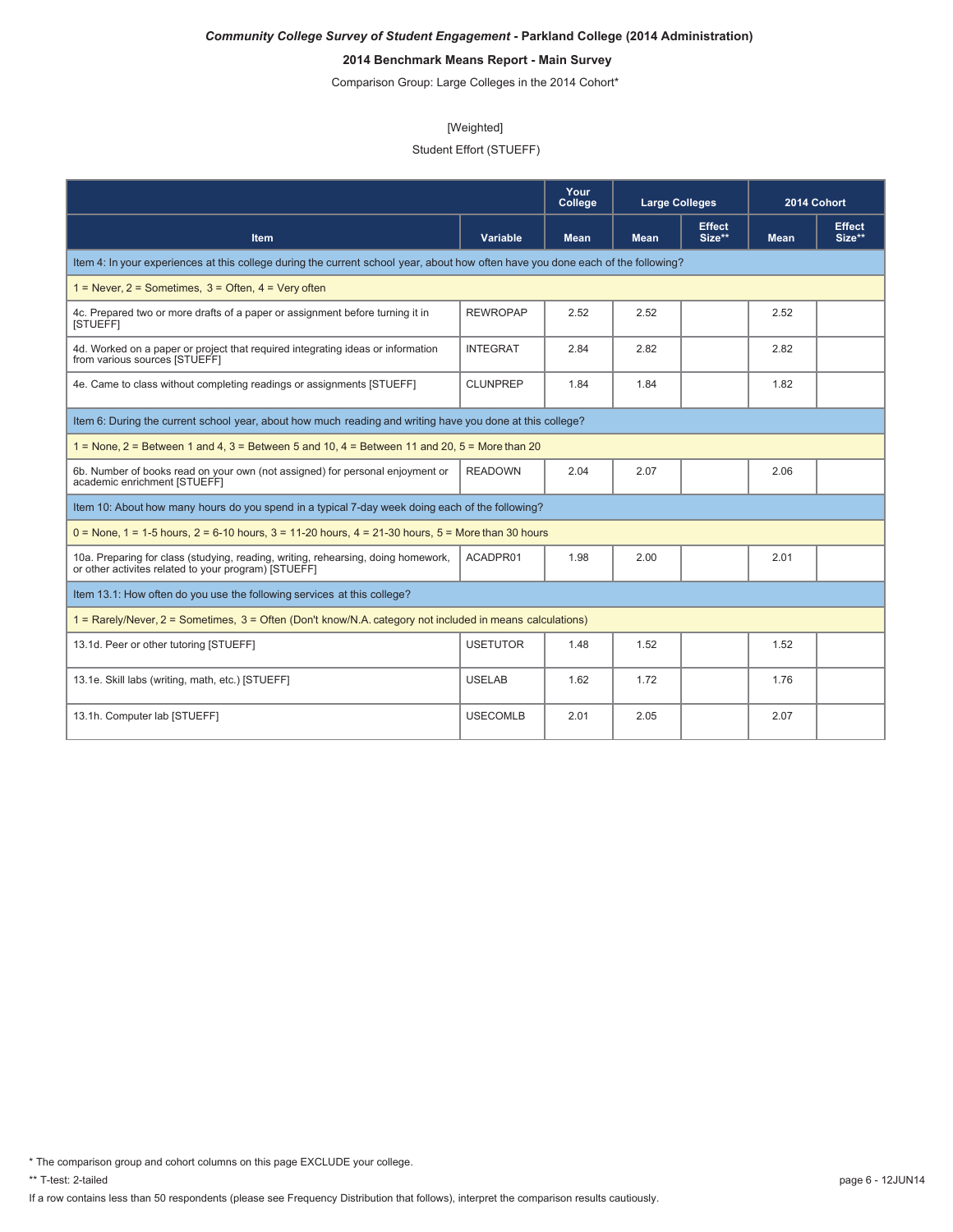# **2014 Benchmark Frequency Distributions - Main Survey**

Comparison Group: Large Colleges in the 2014 Cohort\*

#### [Weighted]

Student Effort (STUEFF)

|                                                                                                 |                 |                                                                                                                                  | <b>Your College</b> |                | <b>Large Colleges</b> |                |         | 2014 Cohort    |
|-------------------------------------------------------------------------------------------------|-----------------|----------------------------------------------------------------------------------------------------------------------------------|---------------------|----------------|-----------------------|----------------|---------|----------------|
| Item                                                                                            | Variable        | <b>Responses</b>                                                                                                                 | Count               | <b>Percent</b> | Count                 | <b>Percent</b> | Count   | <b>Percent</b> |
|                                                                                                 |                 | Item 4: In your experiences at this college during the current school year, about how often have you done each of the following? |                     |                |                       |                |         |                |
| 4c. Prepared two or more drafts of a paper                                                      | <b>REWROPAP</b> | Never                                                                                                                            | 178                 | 20.5           | 23,025                | 20.0           | 85,817  | 19.8           |
| or assignment before turning it in [STUEFF]                                                     |                 | Sometimes                                                                                                                        | 254                 | 29.3           | 33,268                | 28.9           | 126,577 | 29.2           |
|                                                                                                 |                 | Often                                                                                                                            | 244                 | 28.1           | 34,455                | 30.0           | 130,001 | 30.0           |
|                                                                                                 |                 | Very often                                                                                                                       | 192                 | 22.1           | 24,176                | 21.0           | 91,521  | 21.1           |
|                                                                                                 |                 | <b>Total</b>                                                                                                                     | 867                 | 100.0          | 114,924               | 100.0          | 433,916 | 100.0          |
| 4d. Worked on a paper or project that<br>required integrating ideas or information              | <b>INTEGRAT</b> | Never                                                                                                                            | 82                  | 9.4            | 11,082                | 9.6            | 41,496  | 9.6            |
| from various sources [STUEFF]                                                                   |                 | Sometimes                                                                                                                        | 211                 | 24.2           | 29,669                | 25.8           | 112,883 | 26.0           |
|                                                                                                 |                 | Often                                                                                                                            | 344                 | 39.4           | 43,102                | 37.5           | 163,004 | 37.5           |
|                                                                                                 |                 | Very often                                                                                                                       | 235                 | 27.0           | 31,164                | 27.1           | 116,876 | 26.9           |
|                                                                                                 |                 | <b>Total</b>                                                                                                                     | 872                 | 100.0          | 115,019               | 100.0          | 434,259 | 100.0          |
| 4e. Came to class without completing<br>readings or assignments [STUEFF]                        | <b>CLUNPREP</b> | Never                                                                                                                            | 302                 | 34.9           | 38,112                | 33.2           | 148,676 | 34.3           |
|                                                                                                 |                 | Sometimes                                                                                                                        | 431                 | 49.8           | 61,580                | 53.6           | 228,851 | 52.8           |
|                                                                                                 |                 | Often                                                                                                                            | 99                  | 11.5           | 10,836                | 9.4            | 40,016  | 9.2            |
|                                                                                                 |                 | Very often                                                                                                                       | 32                  | 3.7            | 4,380                 | 3.8            | 15,949  | 3.7            |
|                                                                                                 |                 | <b>Total</b>                                                                                                                     | 865                 | 100.0          | 114,908               | 100.0          | 433.492 | 100.0          |
|                                                                                                 |                 | Item 6: During the current school year, about how much reading and writing have you done at this college?                        |                     |                |                       |                |         |                |
| 6b. Number of books read on your own (not                                                       | <b>READOWN</b>  | None                                                                                                                             | 287                 | 33.9           | 34,190                | 29.9           | 133,835 | 31.0           |
| assigned) for personal enjoyment or<br>academic enrichment [STUEFF]                             |                 | 1 to 4                                                                                                                           | 381                 | 44.9           | 54,023                | 47.3           | 198,821 | 46.1           |
|                                                                                                 |                 | 5 to 10                                                                                                                          | 87                  | 10.3           | 15,396                | 13.5           | 57,406  | 13.3           |
|                                                                                                 |                 | 11 to 20                                                                                                                         | 45                  | 5.3            | 5,704                 | 5.0            | 21,601  | 5.0            |
|                                                                                                 |                 | More than 20                                                                                                                     | 48                  | 5.7            | 4,997                 | 4.4            | 19,837  | 4.6            |
|                                                                                                 |                 | Total                                                                                                                            | 849                 | 100.0          | 114,310               | 100.0          | 431,500 | 100.0          |
| Item 10: About how many hours do you spend in a typical 7-day week doing each of the following? |                 |                                                                                                                                  |                     |                |                       |                |         |                |
| 10a. Preparing for class (studying, reading,<br>writing, rehearsing, doing homework, or         | ACADPR01        | None                                                                                                                             | 9                   | 1.1            | 1,625                 | 1.4            | 6,631   | 1.5            |
| other activites related to your program)                                                        |                 | 1-5 hours                                                                                                                        | 362                 | 42.5           | 44,945                | 39.4           | 169,295 | 39.3           |
| [STUEFF]                                                                                        |                 | 6-10 hours                                                                                                                       | 244                 | 28.6           | 34,653                | 30.4           | 128,778 | 29.9           |
|                                                                                                 |                 | 11-20 hours                                                                                                                      | 142                 | 16.7           | 21,036                | 18.4           | 79,467  | 18.5           |
|                                                                                                 |                 | 21-30 hours                                                                                                                      | 62                  | 7.2            | 7,685                 | 6.7            | 29,689  | 6.9            |
|                                                                                                 |                 | More than 30 hours                                                                                                               | 33                  | 3.9            | 4,095                 | 3.6            | 16,607  | 3.9            |
|                                                                                                 |                 | Total                                                                                                                            | 853                 | 100.0          | 114,039               | 100.0          | 430,467 | 100.0          |
| Item 13.1: How often do you use the following services at this college?                         |                 |                                                                                                                                  |                     |                |                       |                |         |                |
| 13.1d. Peer or other tutoring [STUEFF]                                                          | <b>USETUTOR</b> | Don't know/N.A.                                                                                                                  | 228                 | 27.5           | 25,786                | 23.4           | 98,122  | 23.5           |
|                                                                                                 |                 | Rarely/Never                                                                                                                     | 385                 | 46.4           | 51,178                | 46.4           | 192,628 | 46.2           |
|                                                                                                 |                 | Sometimes                                                                                                                        | 146                 | 17.6           | 23,175                | 21.0           | 87,053  | 20.9           |
|                                                                                                 |                 | Often                                                                                                                            | 70                  | 8.5            | 10,212                | 9.3            | 39,267  | 9.4            |
|                                                                                                 |                 | Total                                                                                                                            | 829                 | 100.0          | 110,351               | 100.0          | 417,070 | 100.0          |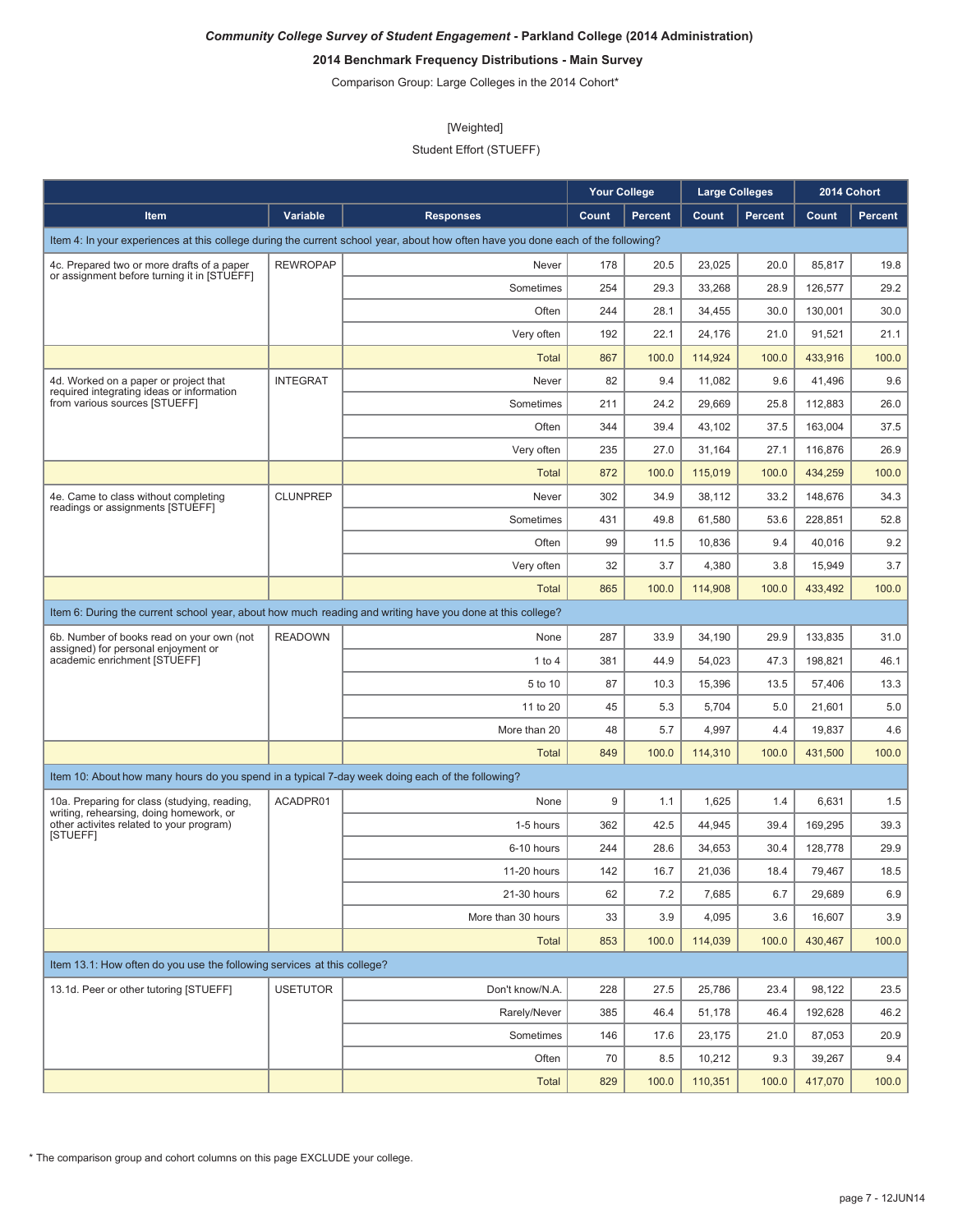# **2014 Benchmark Frequency Distributions - Main Survey**

Comparison Group: Large Colleges in the 2014 Cohort\*

## [Weighted]

## Student Effort (STUEFF)

|                                                                         |                 |                  |       | <b>Your College</b> | <b>Large Colleges</b> |         |         | 2014 Cohort |
|-------------------------------------------------------------------------|-----------------|------------------|-------|---------------------|-----------------------|---------|---------|-------------|
| <b>Item</b>                                                             | Variable        | <b>Responses</b> | Count | <b>Percent</b>      | Count                 | Percent | Count   | Percent     |
| Item 13.1: How often do you use the following services at this college? |                 |                  |       |                     |                       |         |         |             |
| 13.1e. Skill labs (writing, math, etc.)                                 | <b>USELAB</b>   | Don't know/N.A.  | 204   | 24.5                | 23,717                | 21.5    | 85,953  | 20.7        |
| [STUEFF]                                                                |                 | Rarely/Never     | 351   | 42.1                | 42,107                | 38.3    | 153,175 | 36.8        |
|                                                                         |                 | Sometimes        | 165   | 19.8                | 26,489                | 24.1    | 103,698 | 24.9        |
|                                                                         |                 | Often            | 114   | 13.6                | 17,748                | 16.1    | 73,349  | 17.6        |
|                                                                         |                 | Total            | 833   | 100.0               | 110,061               | 100.0   | 416,175 | 100.0       |
| 13.1h. Computer lab [STUEFF]                                            | <b>USECOMLB</b> | Don't know/N.A.  | 125   | 15.2                | 14,262                | 12.9    | 51,570  | 12.4        |
|                                                                         |                 | Rarely/Never     | 224   | 27.2                | 28,641                | 26.0    | 105,183 | 25.2        |
|                                                                         |                 | Sometimes        | 245   | 29.8                | 33,654                | 30.5    | 129,089 | 31.0        |
|                                                                         |                 | Often            | 229   | 27.8                | 33,771                | 30.6    | 131,223 | 31.5        |
|                                                                         |                 | <b>Total</b>     | 822   | 100.0               | 110,328               | 100.0   | 417,065 | 100.0       |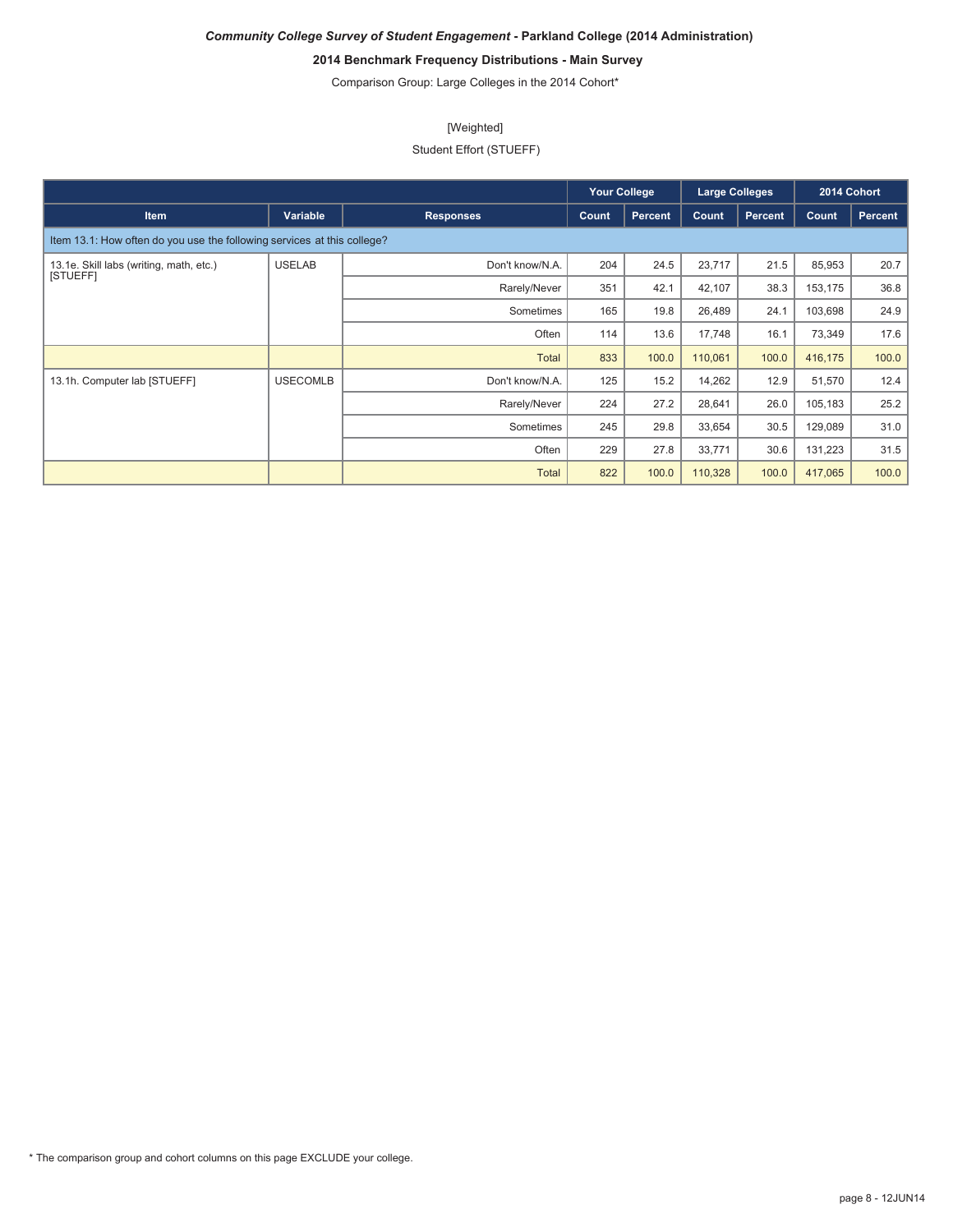#### *Community College Survey of Student Engagement* **Parkland College (2014 Administration) 2014 Benchmark Bar Chart - Main Survey**

Comparison Group: Large Colleges in the 2014 Cohort\*

[Weighted] Academic Challenge (ACCHALL)



\* The comparison group and cohort bars on this page INCLUDE your college.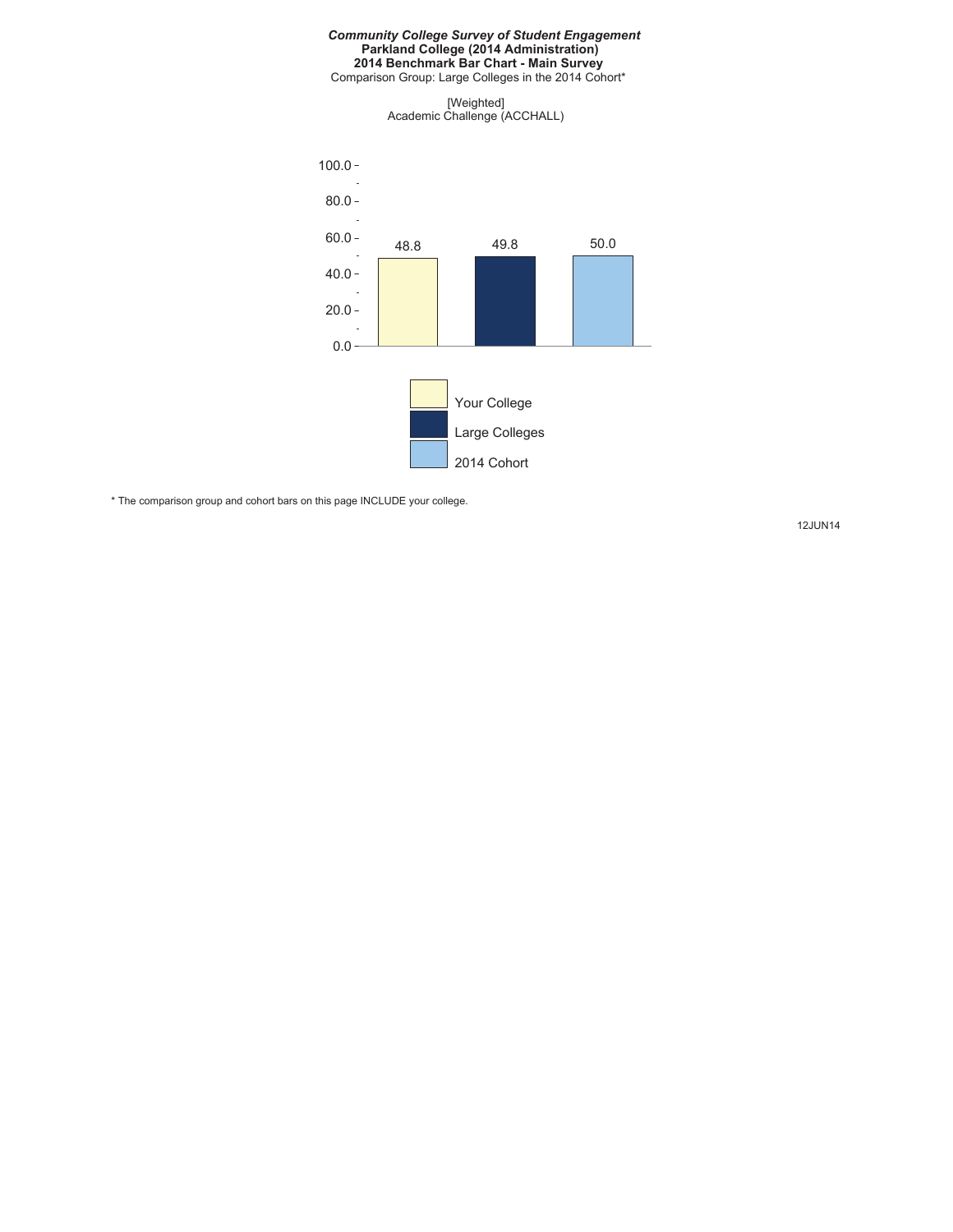# **2014 Benchmark Means Report - Main Survey**

Comparison Group: Large Colleges in the 2014 Cohort\*

#### [Weighted]

## Academic Challenge (ACCHALL)

|                                                                                                                                                                                         |                 | Your<br>College | <b>Large Colleges</b> |                         | 2014 Cohort |                         |
|-----------------------------------------------------------------------------------------------------------------------------------------------------------------------------------------|-----------------|-----------------|-----------------------|-------------------------|-------------|-------------------------|
| Item                                                                                                                                                                                    | Variable        | <b>Mean</b>     | <b>Mean</b>           | <b>Effect</b><br>Size** | <b>Mean</b> | <b>Effect</b><br>Size** |
| Item 4: In your experiences at this college during the current school year, about how often have you done each of the following?                                                        |                 |                 |                       |                         |             |                         |
| $1 =$ Never, $2 =$ Sometimes, $3 =$ Often, $4 =$ Very often                                                                                                                             |                 |                 |                       |                         |             |                         |
| 4p. Worked harder than you thought you could to meet an instructor's standards<br>or expectations [ACCHALL]                                                                             | <b>WORKHARD</b> | 2.59            | 2.61                  |                         | 2.63        |                         |
| Item 5: During the current school year, how much has your coursework at this college emphasized the following mental activities?                                                        |                 |                 |                       |                         |             |                         |
| $1 = \text{Very little}, 2 = \text{Some}, 3 = \text{Quite}$ a bit, $4 = \text{Very much}$                                                                                               |                 |                 |                       |                         |             |                         |
| 5b. Analyzing the basic elements of an idea, experience, or theory [ACCHALL]                                                                                                            | ANALYZE         | 2.89            | 2.93                  |                         | 2.92        |                         |
| 5c. Synthesizing and organizing ideas, information, or experiences in new ways<br>[ACCHALL]                                                                                             | <b>SYNTHESZ</b> | 2.75            | 2.80                  |                         | 2.79        |                         |
| 5d. Making judgments about the value or soundness of information, arguments,<br>or methods [ACCHALL]                                                                                    | <b>EVALUATE</b> | 2.62            | 2.62                  |                         | 2.62        |                         |
| 5e. Applying theories or concepts to practical problems or in new situations<br><b>[ACCHALL]</b>                                                                                        | <b>APPLYING</b> | 2.77            | 2.73                  |                         | 2.73        |                         |
| 5f. Using information you have read or heard to perform a new skill [ACCHALL]                                                                                                           | <b>PERFORM</b>  | 2.87            | 2.84                  |                         | 2.86        |                         |
| Item 6: During the current school year, about how much reading and writing have you done at this college?                                                                               |                 |                 |                       |                         |             |                         |
| $1 =$ None, $2 =$ Between 1 and 4, $3 =$ Between 5 and 10, $4 =$ Between 11 and 20, $5 =$ More than 20                                                                                  |                 |                 |                       |                         |             |                         |
| 6a. Number of assigned textbooks, manuals, books, or book-length packs of<br>course readings [ACCHALL]                                                                                  | <b>READASGN</b> | 2.84            | 2.88                  |                         | 2.90        |                         |
| 6c. Number of written papers or reports of any length [ACCHALL]                                                                                                                         | <b>WRITEANY</b> | 2.86            | 2.89                  |                         | 2.89        |                         |
| Item 7                                                                                                                                                                                  |                 |                 |                       |                         |             |                         |
| $1 =$ Extremely easy $7 =$ Extremely challenging                                                                                                                                        |                 |                 |                       |                         |             |                         |
| 7. Mark the response that best represents the extent to which your examinations<br>during the current school year have challenged you to do your best work at this<br>college [ACCHALL] | <b>EXAMS</b>    | 4.79            | 4.95                  |                         | 4.97        |                         |
| Item 9: How much does this college emphasize each of the following?                                                                                                                     |                 |                 |                       |                         |             |                         |
| $1 = \text{Very little}, 2 = \text{Some}, 3 = \text{Quite}$ a bit, $4 = \text{Very much}$                                                                                               |                 |                 |                       |                         |             |                         |
| 9a. Encouraging you to spend significant amounts of time studying [ACCHALL]                                                                                                             | <b>ENVSCHOL</b> | 3.00            | 3.04                  |                         | 3.05        |                         |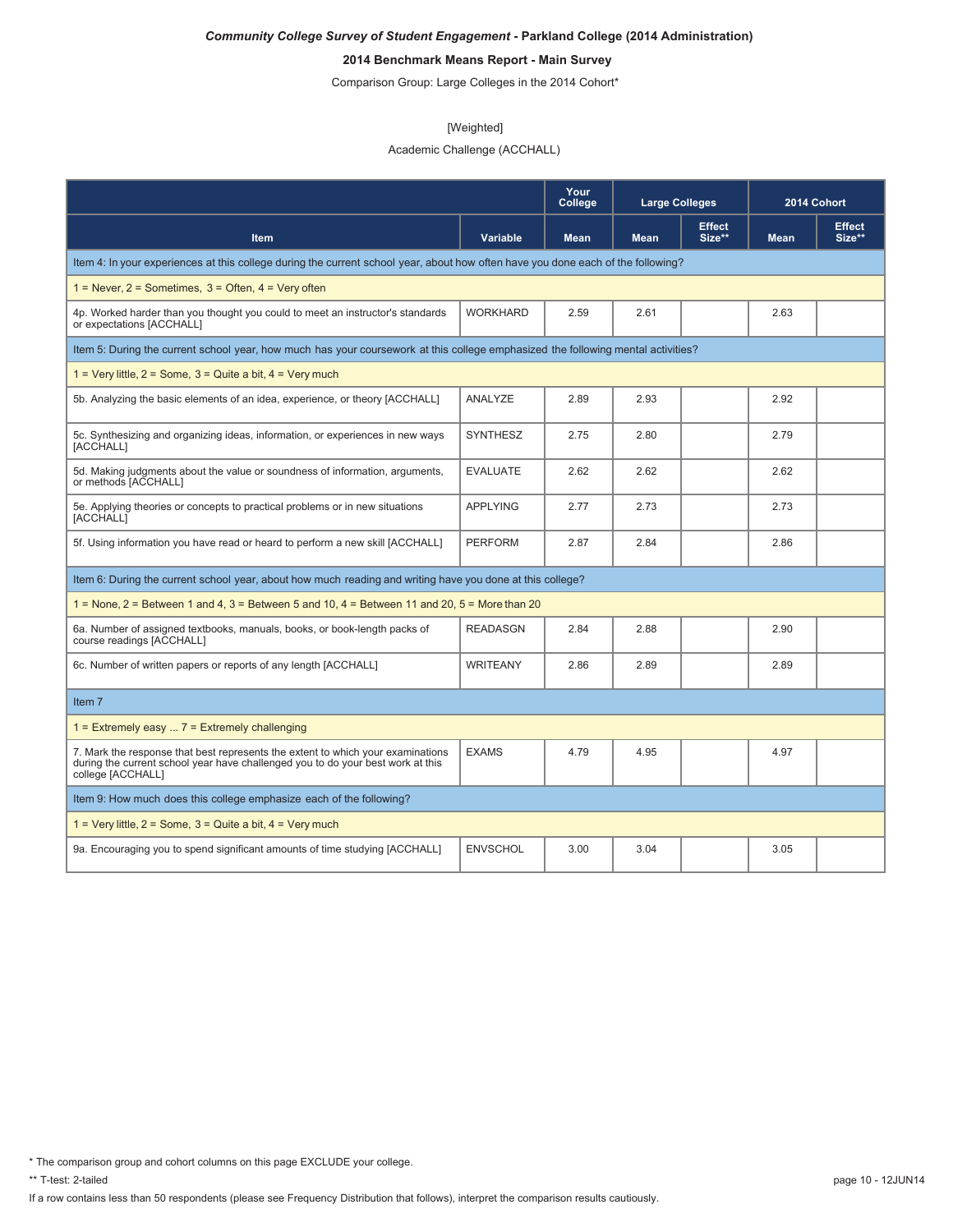# **2014 Benchmark Frequency Distributions - Main Survey**

Comparison Group: Large Colleges in the 2014 Cohort\*

#### [Weighted]

Academic Challenge (ACCHALL)

|                                                                                           |                                                                                                                                  |                                                                                                                                  | <b>Your College</b> |                | <b>Large Colleges</b> |                | 2014 Cohort |         |
|-------------------------------------------------------------------------------------------|----------------------------------------------------------------------------------------------------------------------------------|----------------------------------------------------------------------------------------------------------------------------------|---------------------|----------------|-----------------------|----------------|-------------|---------|
| Item                                                                                      | Variable                                                                                                                         | <b>Responses</b>                                                                                                                 | Count               | <b>Percent</b> | Count                 | <b>Percent</b> | Count       | Percent |
|                                                                                           |                                                                                                                                  | Item 4: In your experiences at this college during the current school year, about how often have you done each of the following? |                     |                |                       |                |             |         |
| 4p. Worked harder than you thought you                                                    | <b>WORKHARD</b>                                                                                                                  | Never                                                                                                                            | 82                  | 9.4            | 11,154                | 9.7            | 40,194      | 9.3     |
| could to meet an instructor's standards or<br>expectations [ACCHALL]                      |                                                                                                                                  | Sometimes                                                                                                                        | 339                 | 38.9           | 42.329                | 36.9           | 158,310     | 36.5    |
|                                                                                           |                                                                                                                                  | Often                                                                                                                            | 307                 | 35.2           | 41,078                | 35.8           | 156,132     | 36.0    |
|                                                                                           |                                                                                                                                  | Very often                                                                                                                       | 143                 | 16.4           | 20,284                | 17.7           | 78,835      | 18.2    |
|                                                                                           |                                                                                                                                  | <b>Total</b>                                                                                                                     | 870                 | 100.0          | 114,844               | 100.0          | 433,470     | 100.0   |
|                                                                                           | Item 5: During the current school year, how much has your coursework at this college emphasized the following mental activities? |                                                                                                                                  |                     |                |                       |                |             |         |
| 5b. Analyzing the basic elements of an idea,                                              | ANALYZE                                                                                                                          | Very little                                                                                                                      | 36                  | 4.2            | 4,930                 | 4.3            | 18,998      | 4.4     |
| experience, or theory [ACCHALL]                                                           |                                                                                                                                  | Some                                                                                                                             | 241                 | 27.6           | 29,107                | 25.3           | 112,575     | 25.9    |
|                                                                                           |                                                                                                                                  | Quite a bit                                                                                                                      | 380                 | 43.6           | 49,607                | 43.1           | 186,572     | 43.0    |
|                                                                                           |                                                                                                                                  | Very much                                                                                                                        | 215                 | 24.7           | 31,425                | 27.3           | 116,151     | 26.7    |
|                                                                                           |                                                                                                                                  | <b>Total</b>                                                                                                                     | 872                 | 100.0          | 115,069               | 100.0          | 434,296     | 100.0   |
| 5c. Synthesizing and organizing ideas,                                                    | SYNTHESZ                                                                                                                         | Very little                                                                                                                      | 57                  | 6.5            | 7,703                 | 6.7            | 28,819      | 6.7     |
| information, or experiences in new ways<br>[ACCHALL]                                      |                                                                                                                                  | Some                                                                                                                             | 306                 | 35.1           | 35.154                | 30.7           | 133.676     | 30.9    |
|                                                                                           |                                                                                                                                  | Quite a bit                                                                                                                      | 308                 | 35.4           | 44,398                | 38.8           | 168,267     | 38.9    |
|                                                                                           |                                                                                                                                  | Very much                                                                                                                        | 200                 | 23.0           | 27,300                | 23.8           | 101,612     | 23.5    |
|                                                                                           |                                                                                                                                  | <b>Total</b>                                                                                                                     | 870                 | 100.0          | 114,554               | 100.0          | 432,375     | 100.0   |
| 5d. Making judgments about the value or<br>soundness of information, arguments, or        | <b>EVALUATE</b>                                                                                                                  | Very little                                                                                                                      | 91                  | 10.5           | 13,569                | 11.8           | 50,801      | 11.7    |
| methods [ACCHALL]                                                                         |                                                                                                                                  | Some                                                                                                                             | 322                 | 37.2           | 38,828                | 33.8           | 146,930     | 33.9    |
|                                                                                           |                                                                                                                                  | Quite a bit                                                                                                                      | 281                 | 32.5           | 39,539                | 34.5           | 149,315     | 34.5    |
|                                                                                           |                                                                                                                                  | Very much                                                                                                                        | 171                 | 19.8           | 22,802                | 19.9           | 85,955      | 19.9    |
|                                                                                           |                                                                                                                                  | <b>Total</b>                                                                                                                     | 865                 | 100.0          | 114,739               | 100.0          | 433,002     | 100.0   |
| 5e. Applying theories or concepts to practical<br>problems or in new situations [ACCHALL] | <b>APPLYING</b>                                                                                                                  | Very little                                                                                                                      | 52                  | 6.0            | 10,787                | 9.4            | 39,719      | 9.2     |
|                                                                                           |                                                                                                                                  | Some                                                                                                                             | 294                 | 34.0           | 36,329                | 31.6           | 137,561     | 31.7    |
|                                                                                           |                                                                                                                                  | Quite a bit                                                                                                                      | 323                 | 37.3           | 41,227                | 35.9           | 156,043     | 36.0    |
|                                                                                           |                                                                                                                                  | Very much                                                                                                                        | 197                 | 22.7           | 26,573                | 23.1           | 100,275     | 23.1    |
|                                                                                           |                                                                                                                                  | Total                                                                                                                            | 867                 | 100.0          | 114,915               | 100.0          | 433,597     | 100.0   |
| 5f. Using information you have read or heard<br>to perform a new skill [ACCHALL]          | <b>PERFORM</b>                                                                                                                   | Very little                                                                                                                      | 58                  | 6.7            | 9,177                 | 8.0            | 33,621      | 7.7     |
|                                                                                           |                                                                                                                                  | Some                                                                                                                             | 236                 | 27.2           | 32,264                | 28.0           | 119,448     | 27.4    |
|                                                                                           |                                                                                                                                  | Quite a bit                                                                                                                      | 335                 | 38.6           | 41,413                | 35.9           | 157,687     | 36.2    |
|                                                                                           |                                                                                                                                  | Very much                                                                                                                        | 240                 | 27.6           | 32,482                | 28.2           | 124,423     | 28.6    |
|                                                                                           |                                                                                                                                  | <b>Total</b>                                                                                                                     | 870                 | 100.0          | 115,335               | 100.0          | 435,178     | 100.0   |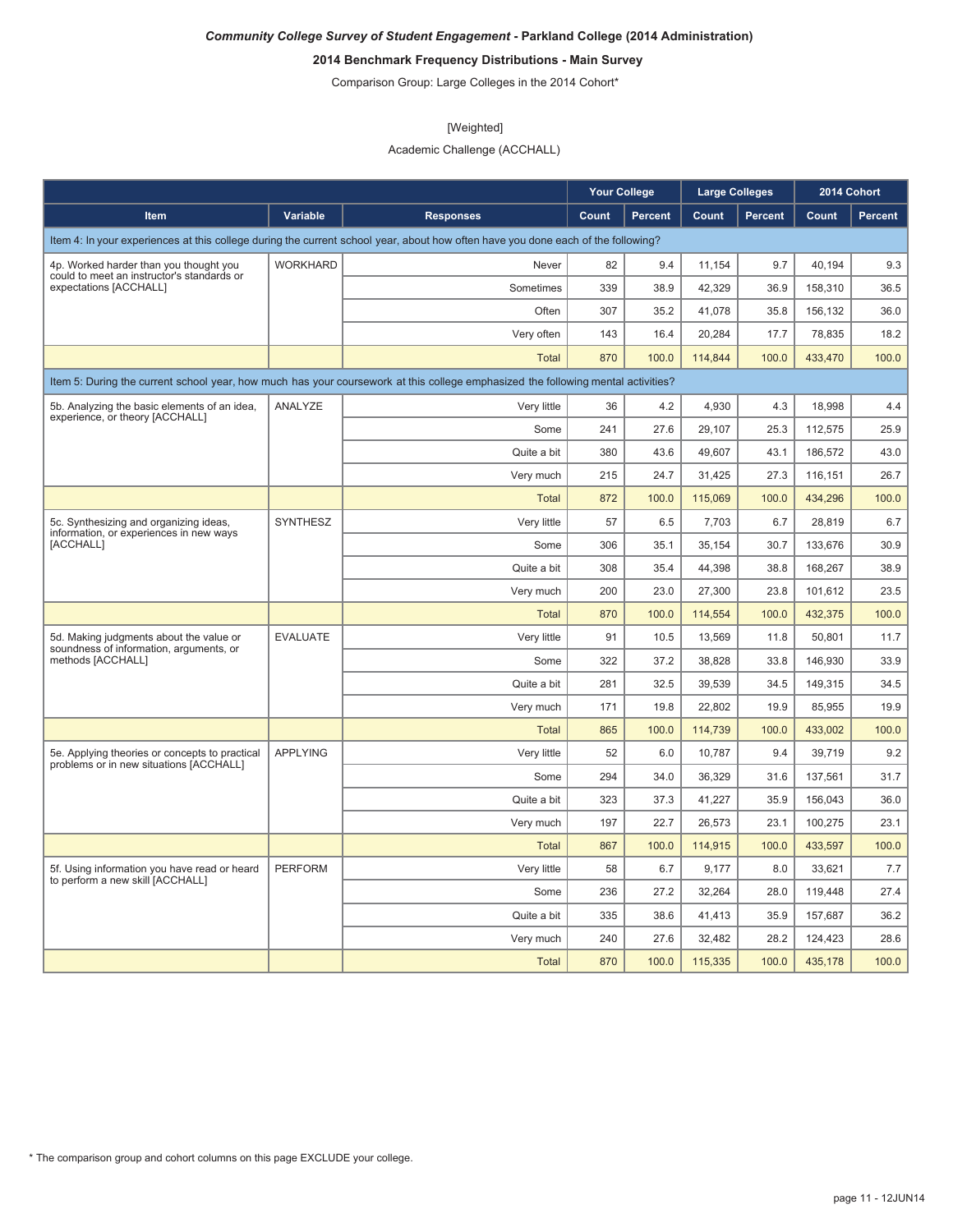# **2014 Benchmark Frequency Distributions - Main Survey**

Comparison Group: Large Colleges in the 2014 Cohort\*

#### [Weighted]

Academic Challenge (ACCHALL)

|                                                                                           |                 |                                                                                                           | <b>Your College</b> |                | <b>Large Colleges</b> |         |         | 2014 Cohort |
|-------------------------------------------------------------------------------------------|-----------------|-----------------------------------------------------------------------------------------------------------|---------------------|----------------|-----------------------|---------|---------|-------------|
| Item                                                                                      | Variable        | <b>Responses</b>                                                                                          | Count               | <b>Percent</b> | Count                 | Percent | Count   | Percent     |
|                                                                                           |                 | Item 6: During the current school year, about how much reading and writing have you done at this college? |                     |                |                       |         |         |             |
| 6a. Number of assigned textbooks, manuals,                                                | <b>READASGN</b> | None                                                                                                      | 37                  | 4.3            | 3,538                 | 3.1     | 13,001  | 3.0         |
| books, or book-length packs of course<br>readings [ACCHALL]                               |                 | 1 to 4                                                                                                    | 371                 | 43.8           | 47,830                | 41.8    | 177,693 | 41.2        |
|                                                                                           |                 | 5 to 10                                                                                                   | 223                 | 26.3           | 33,950                | 29.7    | 129,309 | 30.0        |
|                                                                                           |                 | 11 to 20                                                                                                  | 128                 | 15.1           | 16,391                | 14.3    | 62,589  | 14.5        |
|                                                                                           |                 | More than 20                                                                                              | 89                  | 10.5           | 12,658                | 11.1    | 49,068  | 11.4        |
|                                                                                           |                 | <b>Total</b>                                                                                              | 848                 | 100.0          | 114,367               | 100.0   | 431,660 | 100.0       |
| 6c. Number of written papers or reports of<br>any length [ACCHALL]                        | <b>WRITEANY</b> | None                                                                                                      | 93                  | 11.0           | 10.467                | 9.2     | 39,770  | 9.2         |
|                                                                                           |                 | 1 to 4                                                                                                    | 240                 | 28.3           | 35.325                | 30.9    | 133.463 | 30.9        |
|                                                                                           |                 | 5 to 10                                                                                                   | 287                 | 33.7           | 36,418                | 31.9    | 136,715 | 31.7        |
|                                                                                           |                 | 11 to 20                                                                                                  | 150                 | 17.7           | 20,760                | 18.2    | 78,156  | 18.1        |
|                                                                                           |                 | More than 20                                                                                              | 79                  | 9.3            | 11,274                | 9.9     | 43,161  | 10.0        |
|                                                                                           |                 | <b>Total</b>                                                                                              | 850                 | 100.0          | 114,244               | 100.0   | 431.266 | 100.0       |
| Item <sub>7</sub>                                                                         |                 |                                                                                                           |                     |                |                       |         |         |             |
| 7. Mark the response that best represents<br>the extent to which your examinations during | <b>EXAMS</b>    | (1) Extremely easy                                                                                        | 12                  | 1.4            | 1,101                 | 1.0     | 4,093   | 1.0         |
| the current school year have challenged you<br>to do your best work at this college       |                 | (2)                                                                                                       | 43                  | 5.2            | 2,284                 | 2.1     | 8,311   | 2.0         |
| [ACCHALL]                                                                                 |                 | (3)                                                                                                       | 40                  | 4.8            | 6,700                 | 6.1     | 24,656  | 5.9         |
|                                                                                           |                 | (4)                                                                                                       | 222                 | 26.8           | 26,639                | 24.2    | 100,226 | 24.1        |
|                                                                                           |                 | (5)                                                                                                       | 264                 | 31.9           | 37,765                | 34.4    | 141,826 | 34.1        |
|                                                                                           |                 | (6)                                                                                                       | 188                 | 22.7           | 24,746                | 22.5    | 93.731  | 22.6        |
|                                                                                           |                 | (7) Extremely challenging                                                                                 | 59                  | 7.2            | 10,665                | 9.7     | 42,647  | 10.3        |
|                                                                                           |                 | <b>Total</b>                                                                                              | 827                 | 100.0          | 109,899               | 100.0   | 415,490 | 100.0       |
| Item 9: How much does this college emphasize each of the following?                       |                 |                                                                                                           |                     |                |                       |         |         |             |
| 9a. Encouraging you to spend significant                                                  | <b>ENVSCHOL</b> | Very little                                                                                               | 32                  | 3.7            | 4,509                 | 3.9     | 16,453  | 3.8         |
| amounts of time studying [ACCHALL]                                                        |                 | Some                                                                                                      | 199                 | 23.2           | 24,257                | 21.2    | 89,948  | 20.9        |
|                                                                                           |                 | Quite a bit                                                                                               | 364                 | 42.5           | 47,650                | 41.7    | 180,085 | 41.8        |
|                                                                                           |                 | Very much                                                                                                 | 261                 | 30.5           | 37,815                | 33.1    | 144,769 | 33.6        |
|                                                                                           |                 | <b>Total</b>                                                                                              | 855                 | 100.0          | 114.232               | 100.0   | 431.255 | 100.0       |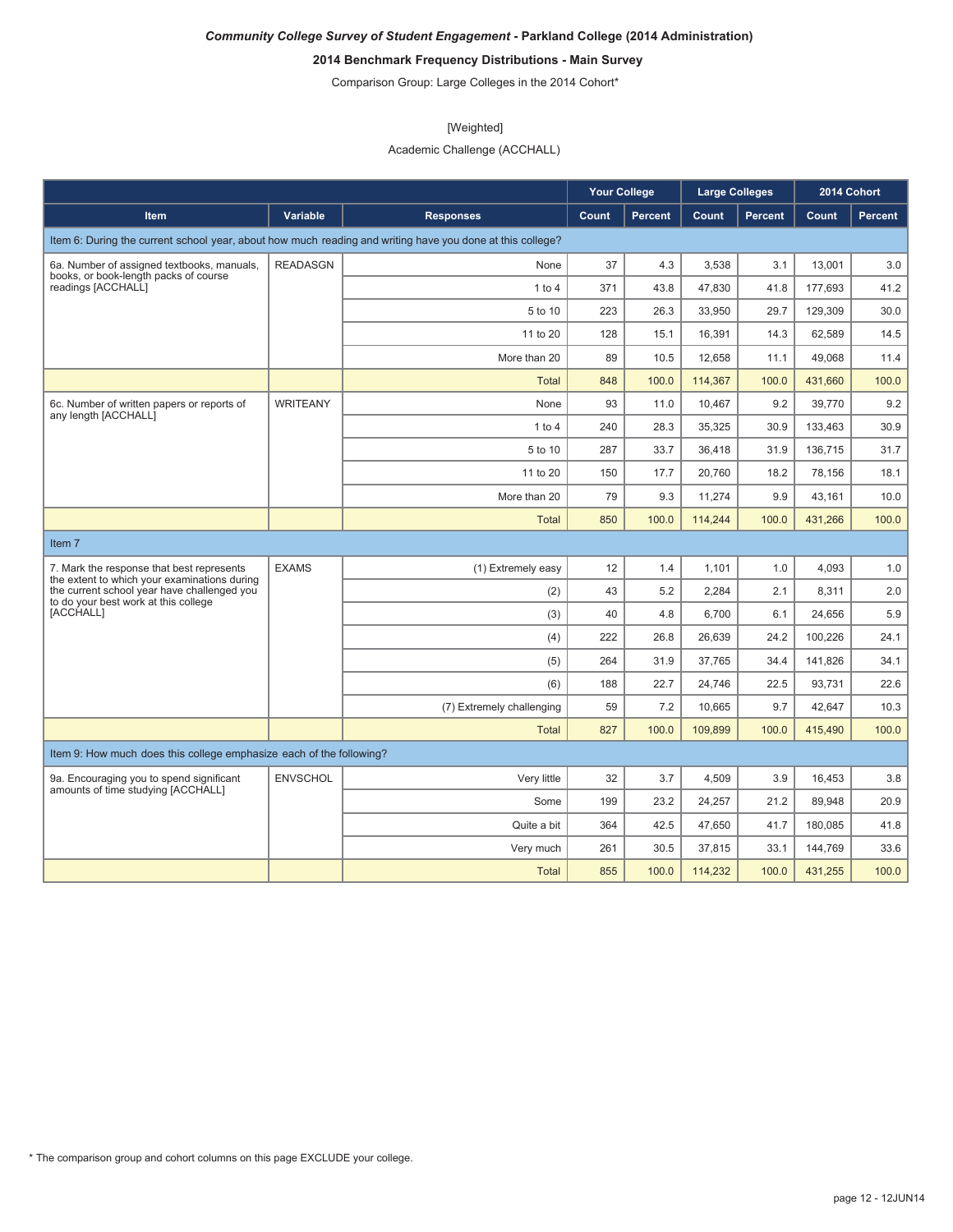#### *Community College Survey of Student Engagement* **Parkland College (2014 Administration) 2014 Benchmark Bar Chart - Main Survey** Comparison Group: Large Colleges in the 2014 Cohort\*

[Weighted]

Student-Faculty Interaction (STUFAC)



\* The comparison group and cohort bars on this page INCLUDE your college.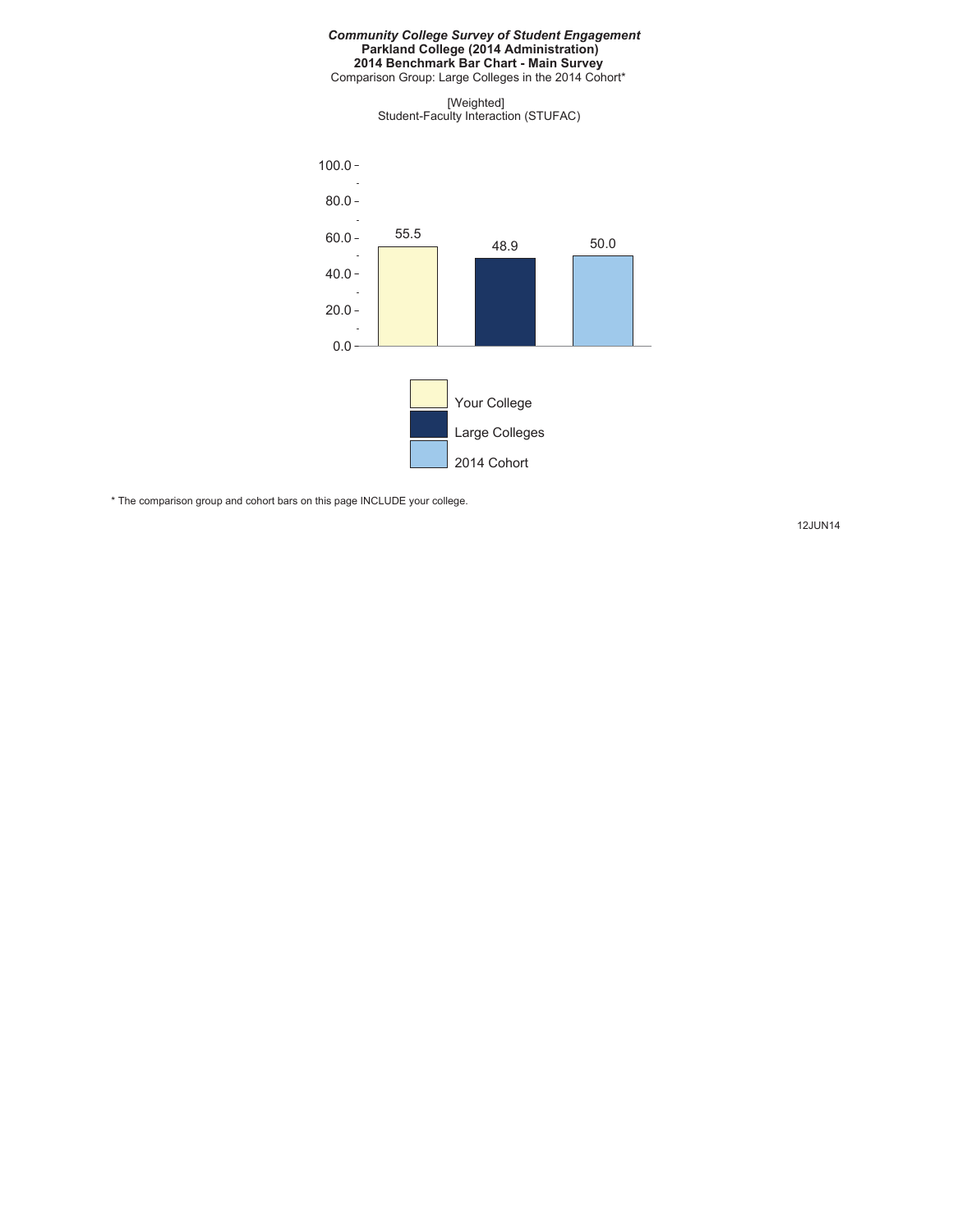# **2014 Benchmark Means Report - Main Survey**

Comparison Group: Large Colleges in the 2014 Cohort\*

#### [Weighted]

## Student-Faculty Interaction (STUFAC)

|                                                                                                                                  |                 | Your<br>College | <b>Large Colleges</b> |                         | 2014 Cohort |                         |  |  |
|----------------------------------------------------------------------------------------------------------------------------------|-----------------|-----------------|-----------------------|-------------------------|-------------|-------------------------|--|--|
| <b>Item</b>                                                                                                                      | Variable        | <b>Mean</b>     | <b>Mean</b>           | <b>Effect</b><br>Size** | <b>Mean</b> | <b>Effect</b><br>Size** |  |  |
| Item 4: In your experiences at this college during the current school year, about how often have you done each of the following? |                 |                 |                       |                         |             |                         |  |  |
| $1 =$ Never, $2 =$ Sometimes, $3 =$ Often, $4 =$ Very often                                                                      |                 |                 |                       |                         |             |                         |  |  |
| 4k. Used e-mail to communicate with an instructor [STUFAC]                                                                       | <b>EMAIL</b>    | 3.06            | 2.88                  |                         | 2.90        |                         |  |  |
| 4I. Discussed grades or assignments with an instructor [STUFAC]                                                                  | <b>FACGRADE</b> | 2.75            | 2.58                  |                         | 2.62        |                         |  |  |
| 4m. Talked about career plans with an instructor or advisor [STUFAC]                                                             | <b>FACPLANS</b> | 2.29            | 2.08                  | $0.23**$                | 2.13        |                         |  |  |
| 4n. Discussed ideas from your readings or classes with instructors outside of<br>class [STUFAC]                                  | <b>FACIDEAS</b> | 1.89            | 1.77                  |                         | 1.79        |                         |  |  |
| 4o. Received prompt feedback (written or oral) from instructors on your<br>performance [STUFAC]                                  | <b>FACFEED</b>  | 2.87            | 2.71                  |                         | 2.73        |                         |  |  |
| 4q. Worked with instructors on activities other than coursework [STUFAC]                                                         | <b>FACOTH</b>   | 1.55            | 1.44                  |                         | 1.47        |                         |  |  |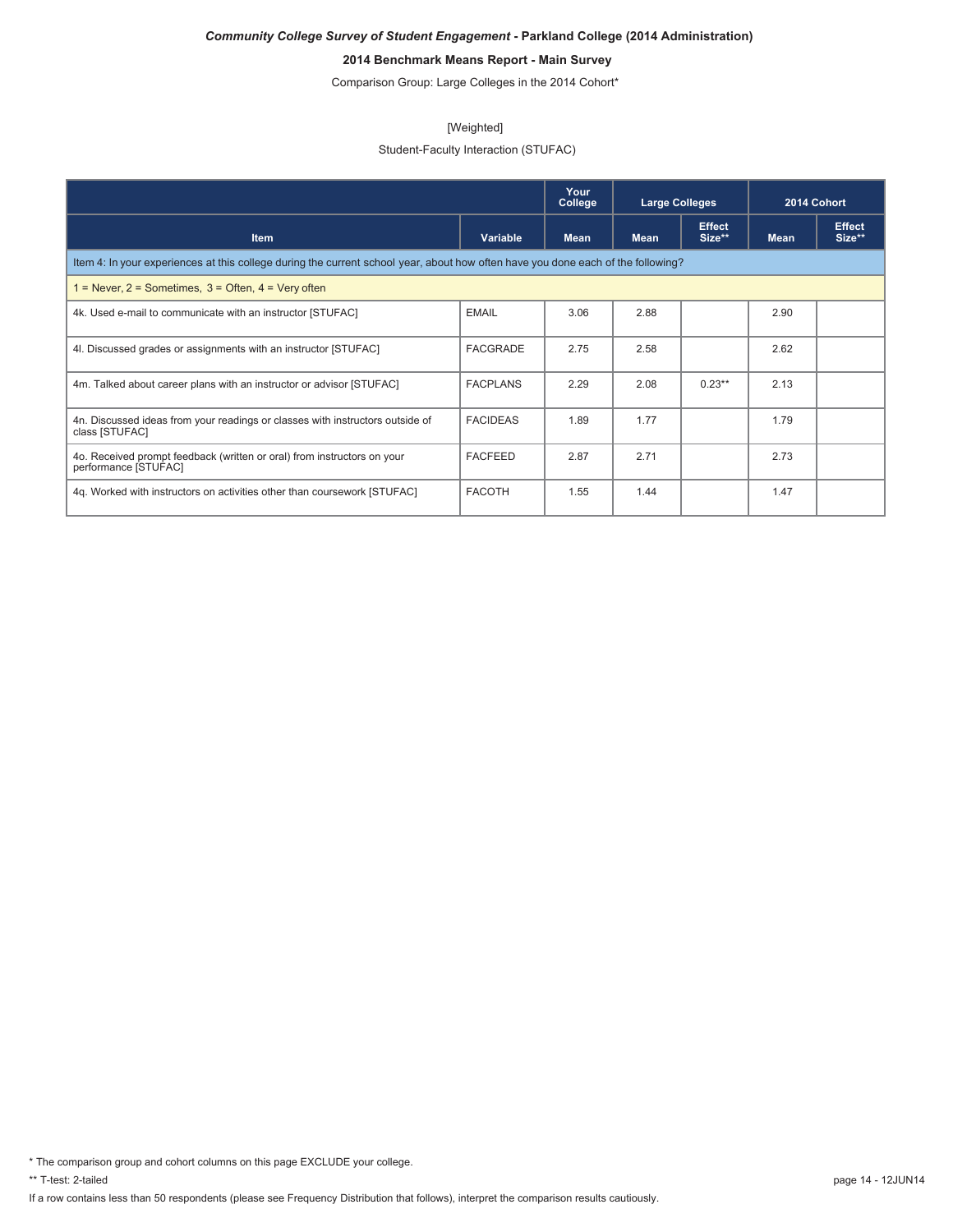# **2014 Benchmark Frequency Distributions - Main Survey**

Comparison Group: Large Colleges in the 2014 Cohort\*

#### [Weighted]

Student-Faculty Interaction (STUFAC)

|                                                                                        |                 |                                                                                                                                  | <b>Your College</b> |                | <b>Large Colleges</b> |         | 2014 Cohort |         |
|----------------------------------------------------------------------------------------|-----------------|----------------------------------------------------------------------------------------------------------------------------------|---------------------|----------------|-----------------------|---------|-------------|---------|
| Item                                                                                   | Variable        | <b>Responses</b>                                                                                                                 | Count               | <b>Percent</b> | Count                 | Percent | Count       | Percent |
|                                                                                        |                 | Item 4: In your experiences at this college during the current school year, about how often have you done each of the following? |                     |                |                       |         |             |         |
| 4k. Used e-mail to communicate with an                                                 | <b>EMAIL</b>    | Never                                                                                                                            | 37                  | 4.3            | 7,655                 | 6.7     | 29,779      | 6.9     |
| instructor [STUFAC]                                                                    |                 | Sometimes                                                                                                                        | 214                 | 24.9           | 34,096                | 29.7    | 124,933     | 28.8    |
|                                                                                        |                 | Often                                                                                                                            | 269                 | 31.4           | 36,992                | 32.2    | 139,163     | 32.1    |
|                                                                                        |                 | Very often                                                                                                                       | 338                 | 39.4           | 36,101                | 31.4    | 139,597     | 32.2    |
|                                                                                        |                 | <b>Total</b>                                                                                                                     | 859                 | 100.0          | 114,845               | 100.0   | 433,472     | 100.0   |
| 4l. Discussed grades or assignments with an<br>instructor [STUFAC]                     | <b>FACGRADE</b> | Never                                                                                                                            | 60                  | 7.0            | 10,845                | 9.4     | 37,000      | 8.5     |
|                                                                                        |                 | Sometimes                                                                                                                        | 307                 | 35.8           | 47,466                | 41.3    | 176,075     | 40.6    |
|                                                                                        |                 | Often                                                                                                                            | 274                 | 32.0           | 35,279                | 30.7    | 135,976     | 31.3    |
|                                                                                        |                 | Very often                                                                                                                       | 216                 | 25.2           | 21,422                | 18.6    | 84,919      | 19.6    |
|                                                                                        |                 | <b>Total</b>                                                                                                                     | 857                 | 100.0          | 115,012               | 100.0   | 433,970     | 100.0   |
| 4m. Talked about career plans with an                                                  | <b>FACPLANS</b> | Never                                                                                                                            | 172                 | 19.8           | 33,108                | 28.8    | 115,978     | 26.8    |
| instructor or advisor [STUFAC]                                                         |                 | Sometimes                                                                                                                        | 377                 | 43.5           | 49.825                | 43.4    | 188.545     | 43.5    |
|                                                                                        |                 | Often                                                                                                                            | 213                 | 24.6           | 21,137                | 18.4    | 84,805      | 19.6    |
|                                                                                        |                 | Very often                                                                                                                       | 105                 | 12.1           | 10.694                | 9.3     | 43.775      | 10.1    |
|                                                                                        |                 | <b>Total</b>                                                                                                                     | 867                 | 100.0          | 114,765               | 100.0   | 433,103     | 100.0   |
| 4n. Discussed ideas from your readings or<br>classes with instructors outside of class | <b>FACIDEAS</b> | Never                                                                                                                            | 330                 | 38.2           | 52,594                | 45.9    | 192,131     | 44.4    |
| [STUFAC]                                                                               |                 | Sometimes                                                                                                                        | 353                 | 40.8           | 42,019                | 36.7    | 161,238     | 37.3    |
|                                                                                        |                 | Often                                                                                                                            | 131                 | 15.1           | 13,861                | 12.1    | 54,879      | 12.7    |
|                                                                                        |                 | Very often                                                                                                                       | 51                  | 5.9            | 6,153                 | 5.4     | 24,027      | 5.6     |
|                                                                                        |                 | <b>Total</b>                                                                                                                     | 865                 | 100.0          | 114,628               | 100.0   | 432,276     | 100.0   |
| 4o. Received prompt feedback (written or                                               | <b>FACFEED</b>  | Never                                                                                                                            | 44                  | 5.1            | 8,726                 | 7.6     | 31,259      | 7.2     |
| oral) from instructors on your performance<br><b>ISTUFACI</b>                          |                 | Sometimes                                                                                                                        | 242                 | 28.1           | 38,387                | 33.4    | 143,358     | 33.1    |
|                                                                                        |                 | Often                                                                                                                            | 356                 | 41.4           | 44,620                | 38.9    | 169,388     | 39.1    |
|                                                                                        |                 | Very often                                                                                                                       | 218                 | 25.4           | 23,073                | 20.1    | 89,266      | 20.6    |
|                                                                                        |                 | <b>Total</b>                                                                                                                     | 860                 | 100.0          | 114,807               | 100.0   | 433,271     | 100.0   |
| 4q. Worked with instructors on activities                                              | <b>FACOTH</b>   | Never                                                                                                                            | 524                 | 61.2           | 78,440                | 68.9    | 288,868     | 67.2    |
| other than coursework [STUFAC]                                                         |                 | Sometimes                                                                                                                        | 227                 | 26.6           | 23,839                | 20.9    | 94,180      | 21.9    |
|                                                                                        |                 | Often                                                                                                                            | 74                  | 8.6            | 8,368                 | 7.4     | 33,213      | 7.7     |
|                                                                                        |                 | Very often                                                                                                                       | 31                  | 3.6            | 3.187                 | 2.8     | 13,439      | 3.1     |
|                                                                                        |                 | <b>Total</b>                                                                                                                     | 856                 | 100.0          | 113,834               | 100.0   | 429,700     | 100.0   |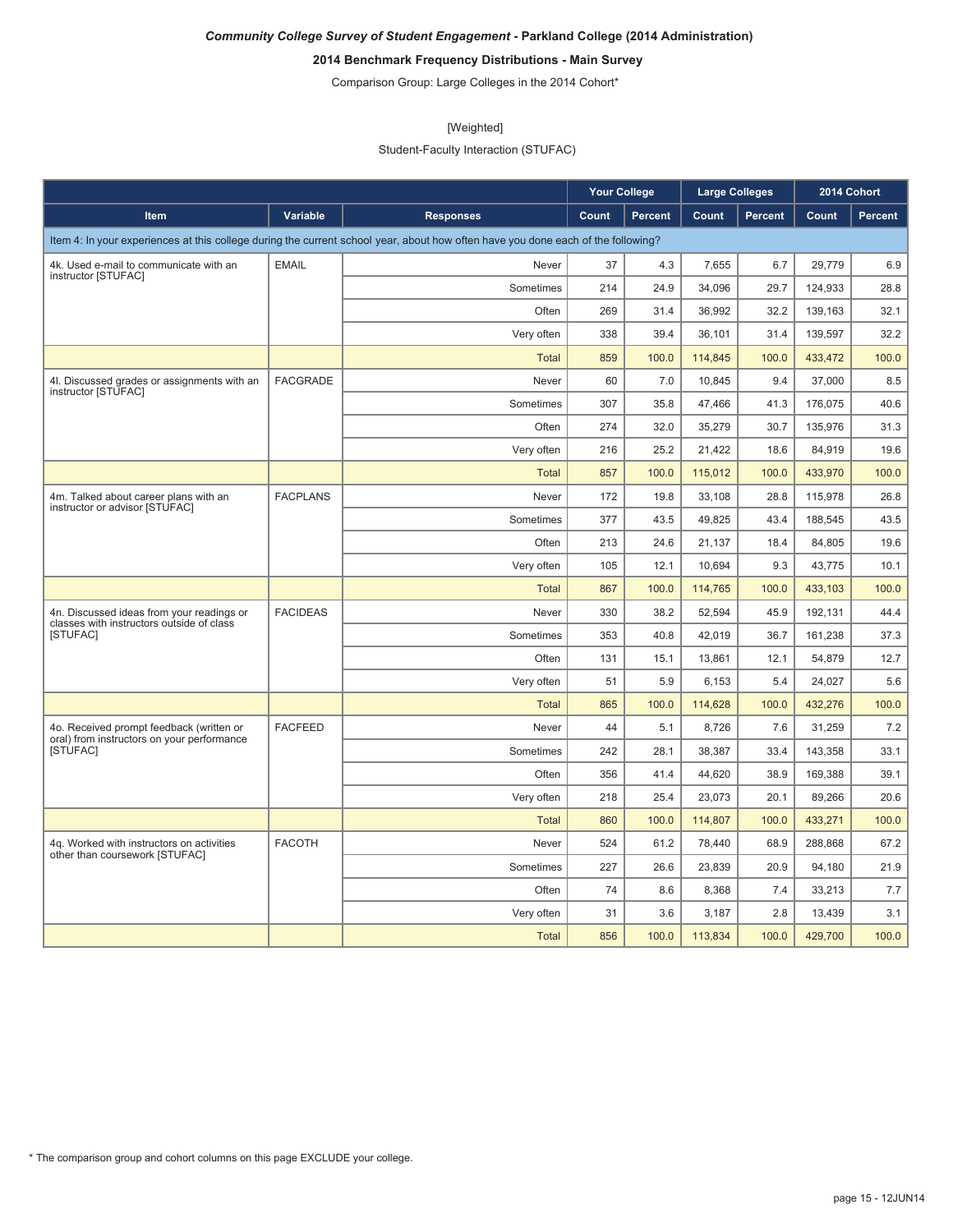#### *Community College Survey of Student Engagement* **Parkland College (2014 Administration) 2014 Benchmark Bar Chart - Main Survey**

Comparison Group: Large Colleges in the 2014 Cohort\*

[Weighted] Support for Learners (SUPPORT)



\* The comparison group and cohort bars on this page INCLUDE your college.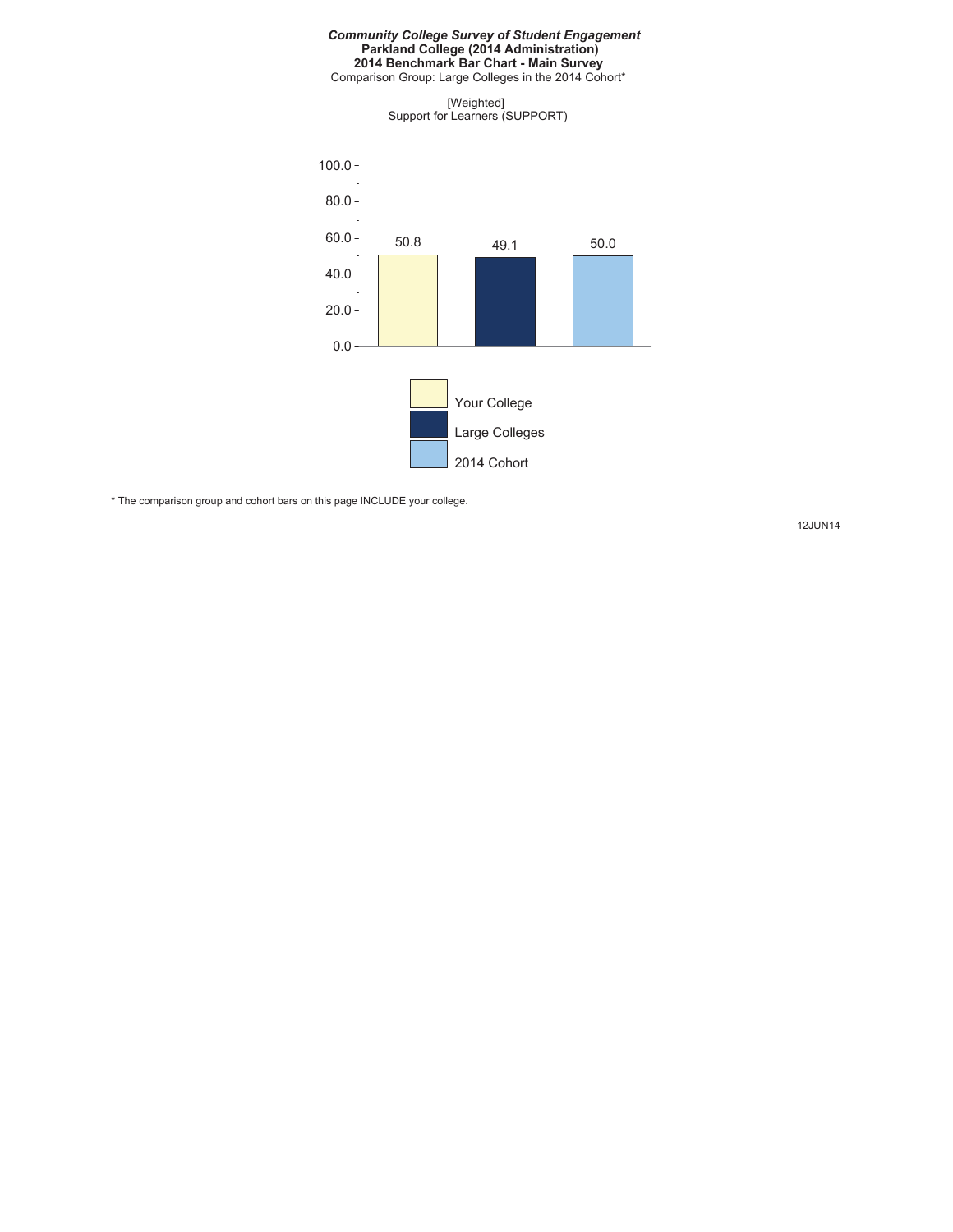# **2014 Benchmark Means Report - Main Survey**

Comparison Group: Large Colleges in the 2014 Cohort\*

#### [Weighted]

## Support for Learners (SUPPORT)

|                                                                                                                       |                                        | Your<br>College | <b>Large Colleges</b> |                         | 2014 Cohort |                         |
|-----------------------------------------------------------------------------------------------------------------------|----------------------------------------|-----------------|-----------------------|-------------------------|-------------|-------------------------|
| Item                                                                                                                  | Variable<br><b>Mean</b><br><b>Mean</b> |                 |                       | <b>Effect</b><br>Size** | <b>Mean</b> | <b>Effect</b><br>Size** |
| Item 9: How much does this college emphasize each of the following?                                                   |                                        |                 |                       |                         |             |                         |
| $1 = \text{Very little}, 2 = \text{Some}, 3 = \text{Quite}$ a bit, $4 = \text{Very much}$                             |                                        |                 |                       |                         |             |                         |
| 9b. Providing the support you need to help you succeed at this college<br>[SUPPORT]                                   | <b>ENVSUPRT</b>                        | 3.13            | 3.01                  |                         | 3.03        |                         |
| 9c. Encouraging contact among students from different economic, social, and<br>racial or ethnic backgrounds [SUPPORT] | <b>ENVDIVRS</b>                        | 2.67            | 2.60                  |                         | 2.59        |                         |
| 9d. Helping you cope with your non-academic responsibilities (work, family, etc.)<br>[SUPPORT]                        | <b>ENVNACAD</b>                        | 2.05            | 1.99                  |                         | 2.02        |                         |
| 9e. Providing the support you need to thrive socially [SUPPORT]                                                       | <b>ENVSOCAL</b>                        | 2.21            | 2.20                  |                         | 2.23        |                         |
| 9f. Providing the financial support you need to afford your education [SUPPORT]                                       | <b>FINSUPP</b>                         | 2.58            | 2.55                  |                         | 2.59        |                         |
| Item 13.1: How often do you use the following services at this college?                                               |                                        |                 |                       |                         |             |                         |
| 1 = Rarely/Never, 2 = Sometimes, 3 = Often (Don't know/N.A. category not included in means calculations)              |                                        |                 |                       |                         |             |                         |
| 13.1a. Academic advising/planning [SUPPORT]                                                                           | <b>USEACAD</b>                         | 1.85            | 1.79                  |                         | 1.82        |                         |
| 13.1b. Career counseling [SUPPORT]                                                                                    | <b>USECACOU</b>                        | 1.41            | 1.45                  |                         | 1.45        |                         |